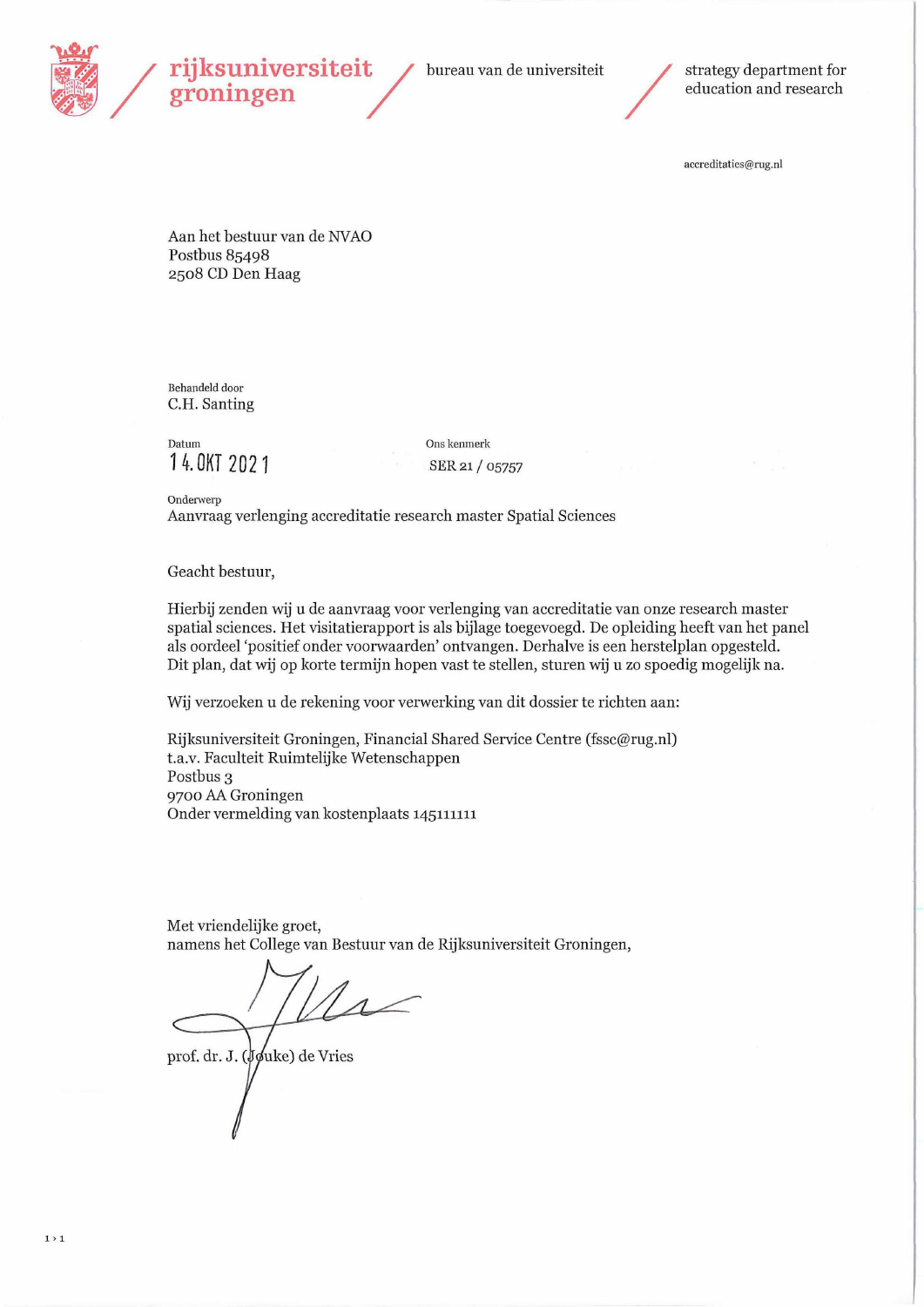#### Assessment report NVAO Limited Framework Programme Assessment

## **Research Master Spatial Sciences**

University of Groningen

## *Contents of the report*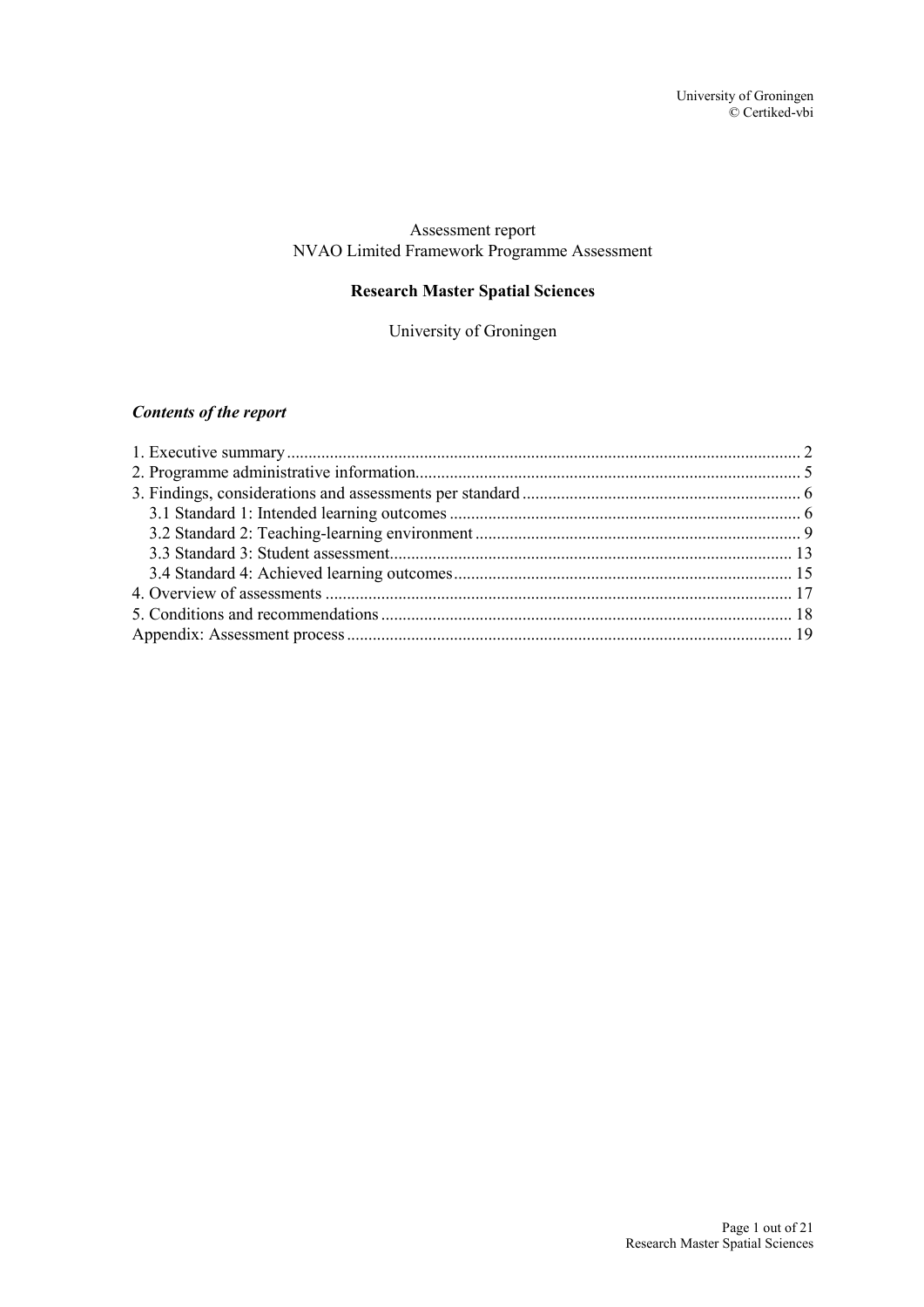# <span id="page-2-0"></span>**1. Executive summary**

In this executive summary, the panel presents the main considerations which led to the assessment of the quality of the Research Master Spatial Sciences programme of University of Groningen. The programme was assessed according to the limited framework, as laid down in the NVAO Assessment framework for the higher education accreditation system of the Netherlands. The additional NVAO requirements for research master programmes were taken into account.

The programme organisation is adequate and the programme is well-embedded in the Faculty of Spatial Sciences of University of Groningen.

The panel finds the profile of the programme clear. The programme trains students broadly both thematically and methodologically and offers them the opportunities to specialise in areas within spatial sciences. Programme management explained the programme to remain directed towards the spatial sciences including aspects of sustainability, but not to change completely to the sustainability field of study. The panel recommends to keep pursuing this policy.

The programme intended learning outcomes conform to the master level and surpass this level in some respects, aiming at higher levels of knowledge production and adequately preparing students for PhD trajectories.

The comparison of this programme to similar programmes in the Netherlands and abroad, shows the programme to be in line with prestigious programmes in this field.

The panel endorses the English name of the programme and English as the language of instruction. The English language enables students to appropriately prepare for international research positions in this field, and to acquire international and intercultural competencies.

Programme management appropriately followed up on the recommendations made by the previous assessment panel.

Although the intake is rather small, the educational viability of the programme is maintained, allowing students to have meaningful interaction in the class room. The entry requirements and admission procedures assure to admit students, having the capacities to complete the programme.

The courses specifically designed for this programme meet research master requirements. In the panel's opinion, the research master students ought to meet the research master level over the entire curriculum of the programme and, therefore, also when taking the regular master courses. The panel does not see research master students meeting extra requirements to differentiate their learning activities and learning outcomes from those of students in regular master programmes. Also, the panel does not see more complex, in-depth summative examinations or assessments in or clearly related to these regular master courses to account for these extra requirements. The *Scientific Reading Debating* and *Reflecting* course is, in the panel's view, not clearly connected to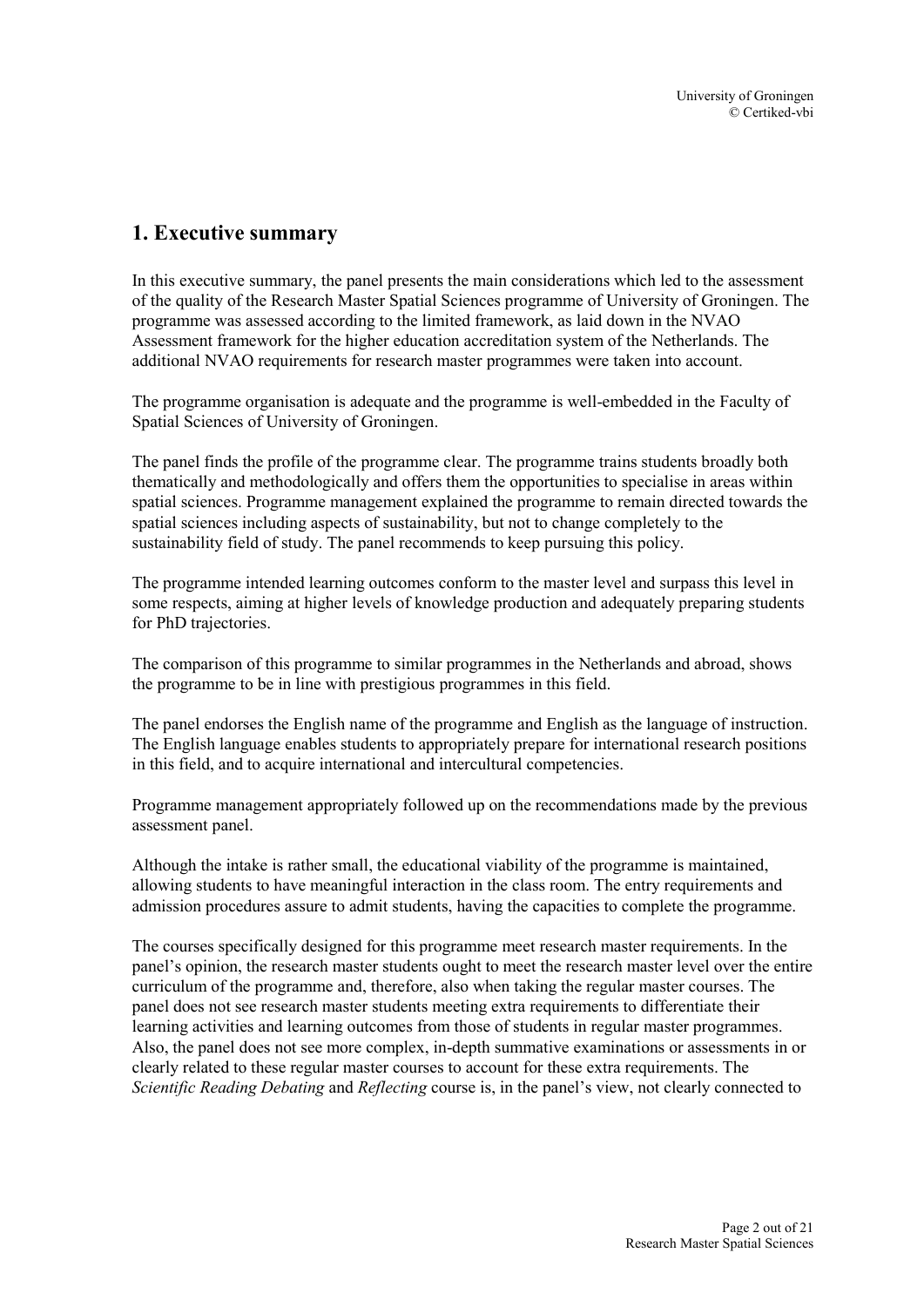the regular master courses. Students' learning activities in this course also largely depend upon their own initiatives. Both these features of this course make it impossible for the panel to establish students reaching the research master level in the regular master courses. In the panel's view, programme management ought to ensure the research master students do meet the research master level in the regular master courses and ought to ensure these students are tested on the research master level using more complex, in-depth summative examinations or assessments in or clearly connected to these regular master courses.

The lecturers involved in the programme have diverse expertise, covering the broad profile of the programme. The lecturers involved in the programme are well-equipped in terms of educational expertise, academic qualifications, and research track records. The Urban and Regional Studies Institute (URSI) of the Faculty, in which all lecturers take part as researchers, obtained as results *very good* or *excellent* in the 2020 research assessment. The panel considers the interaction among lecturers to be adequate.

The educational concept and the study methods are appropriate for this programme. Students are actively involved in the courses. The guidance and supervision offered in the programme are up to standard and very much appreciated by students. The community feeling among students is promoted by regular meetings of all students in the *Scientific Reading Debating and Reflecting* course. The drop-out figures and the study success figures for the programme are adequate.

The rules, regulations and procedures to assure the quality of the examinations and assessments of the programme are adequate. The position and activities of the Board of Examiners are up to standard. The panel is pleased to understand the Board regularly reviews course examinations and master theses. The panel recommends the Board to conduct the programme evaluation with priority, as the Board already intends to do.

The examination methods in the courses are adequate for the knowledge, insights and skills to be tested in these courses, and are satisfactorily varied. The assessment procedures for the course examinations are appropriate. The same applies to the programme rules and regulations for fraud and plagiarism and of the implementation of these.

The supervision and assessment processes for the master thesis meet the requirements. The thesis assessment form is elaborate and contains relevant assessment categories. The thesis assessment procedures, involving two examiners who separately submit their assessments, are up to standard. The panel recommends to consider returning to the involvement of the third examiner in the case of very high marks.

The measures programme management has taken in the Covid-crisis to provide education, organise examinations and assessments, and monitor the quality of these are appropriate. The well-being of students has been guarded adequately as well.

The panel reviewed fifteen master theses of programme graduates of the last five years. No theses were found by the panel to be unsatisfactory. Out of all the theses reviewed, five theses were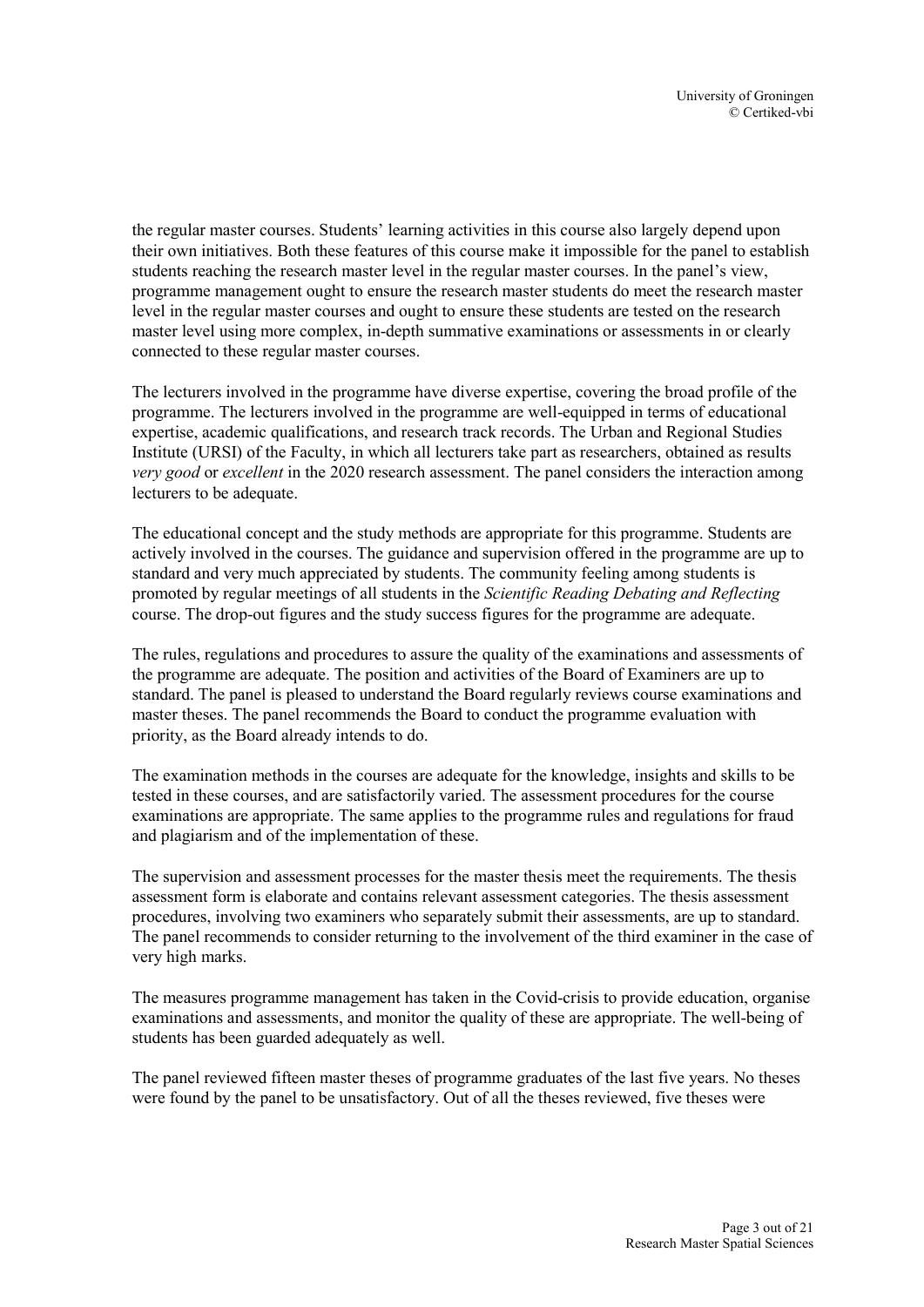graded satisfactory by the panel, seven theses were found to be good, and two theses were considered to be excellent. The marks for six theses were regarded by the panel to be appropriate. The panel found the marks for nine theses to be too high, but less than one point too high. The panel, therefore, regards the average grade for the master theses of 8.0 as relatively high. The proportion of students graduating cum laude, being 37 %, is considered by the panel to be rather high as well.

The panel appreciates the programme preparing for academic or non-academic research positions. Although career preparation activities are organised in the programme, the panel recommends to step up the efforts in this respect by strengthening the relations between students and alumni in order to prepare students for future careers, in particular careers in non-academic research. The panel applauds the results of the programme, 79 % of the graduates having secured PhD positions or positions in non-academic research.

The panel which conducted the assessment of the Research Master Spatial Sciences programme of University of Groningen assesses this programme to meet Standards 1, 3, and 4 and to partially meet Standard 2 of the limited framework, as laid down in the NVAO Assessment framework for the higher education accreditation system of the Netherlands, judging the programme to be conditionally positive. In the panel's view, programme management will be able to remedy the shortcomings noted by the panel within the period of two years. Therefore, the panel advises NVAO to impose conditions in this respect upon the programme and to grant the programme two years time to fulfil these conditions. The two conditions to be fulfilled are the following.

- To ensure the research master students attain the research master level when taking regular master courses, by meeting the extra, more complex, in-depth requirements as articulated in the intended learning outcomes of the research master programme in order to differentiate their learning activities and learning outcomes in the regular master courses clearly from those of regular master students.
- To ensure research master students are assessed at the research master level when taking regular master courses by requiring more complex, in-depth summative assessments or examinations for them in or clearly connected to these regular master courses.

Rotterdam, 7 September 2021,

Prof. L.J. de Haan PhD W. Vercouteren MSc (panel chair) (panel secretary)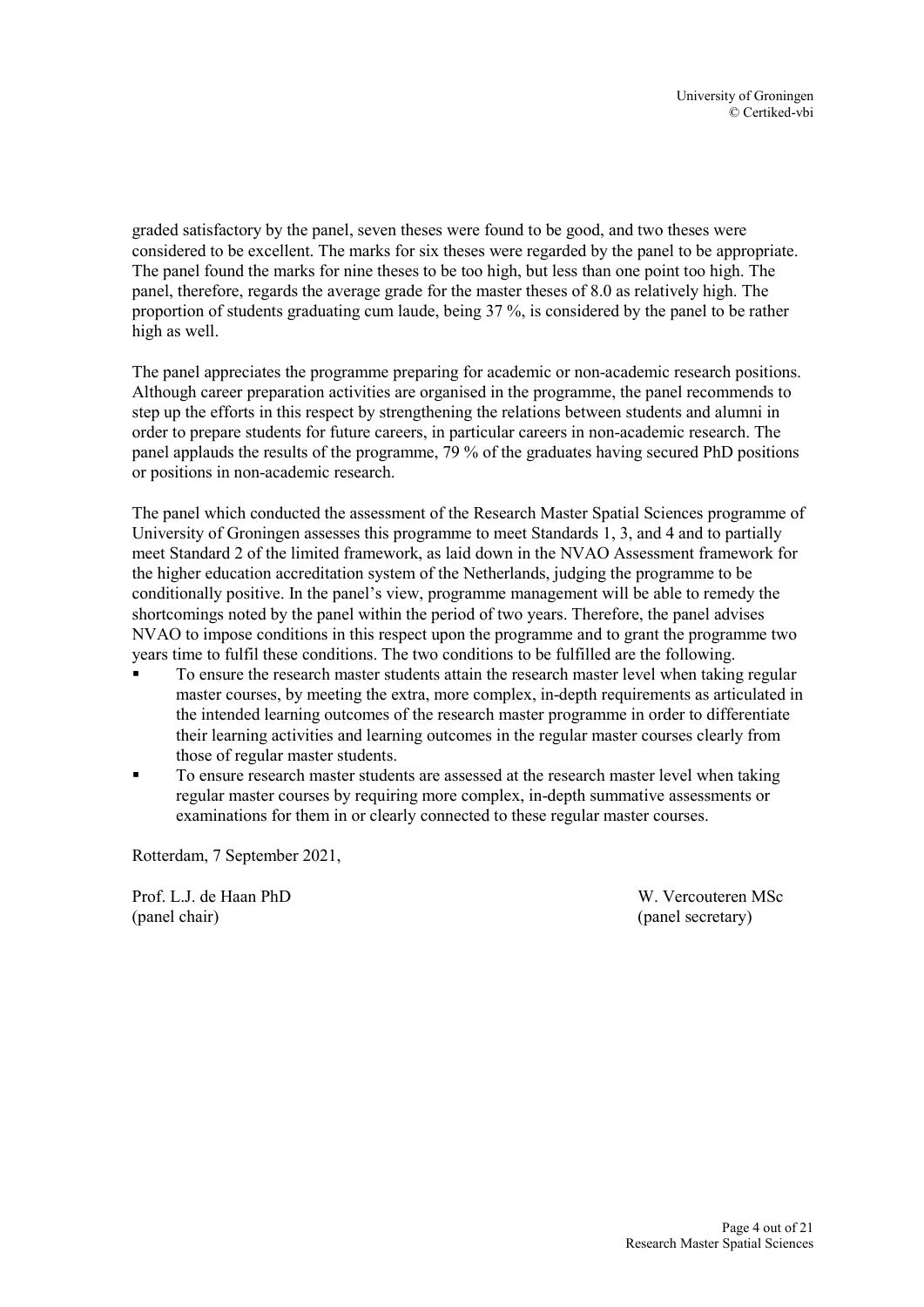# <span id="page-5-0"></span>**2. Programme administrative information**

|                                           | Name programme in CROHO: Master Spatial Sciences (Research) |  |
|-------------------------------------------|-------------------------------------------------------------|--|
| Orientation, level programme:             | Academic Master                                             |  |
| Grade:                                    | MSc                                                         |  |
| Number of credits:                        | 120 EC                                                      |  |
| Specialisations:                          | Economic Geography                                          |  |
|                                           | Economic Geography: Regional Competitiveness and Trade      |  |
|                                           | <b>Real Estate Studies</b>                                  |  |
|                                           | <b>Population Studies</b>                                   |  |
|                                           | Socio-Spatial Planning                                      |  |
|                                           | Environmental and Infrastructure Planning                   |  |
|                                           | Cultural Geography                                          |  |
|                                           | Cultural Geography: Tourism Geography and Planning          |  |
|                                           | Islands and Sustainability                                  |  |
| Location:                                 | Groningen                                                   |  |
| Mode of study:                            | Full-time                                                   |  |
| Language of instruction:                  | English                                                     |  |
| Registration in CROHO:                    | 21PC-60660                                                  |  |
| Name of institution:                      | University of Groningen                                     |  |
| Status of institution:                    | Government-funded University                                |  |
| Institution's quality assurance: Approved |                                                             |  |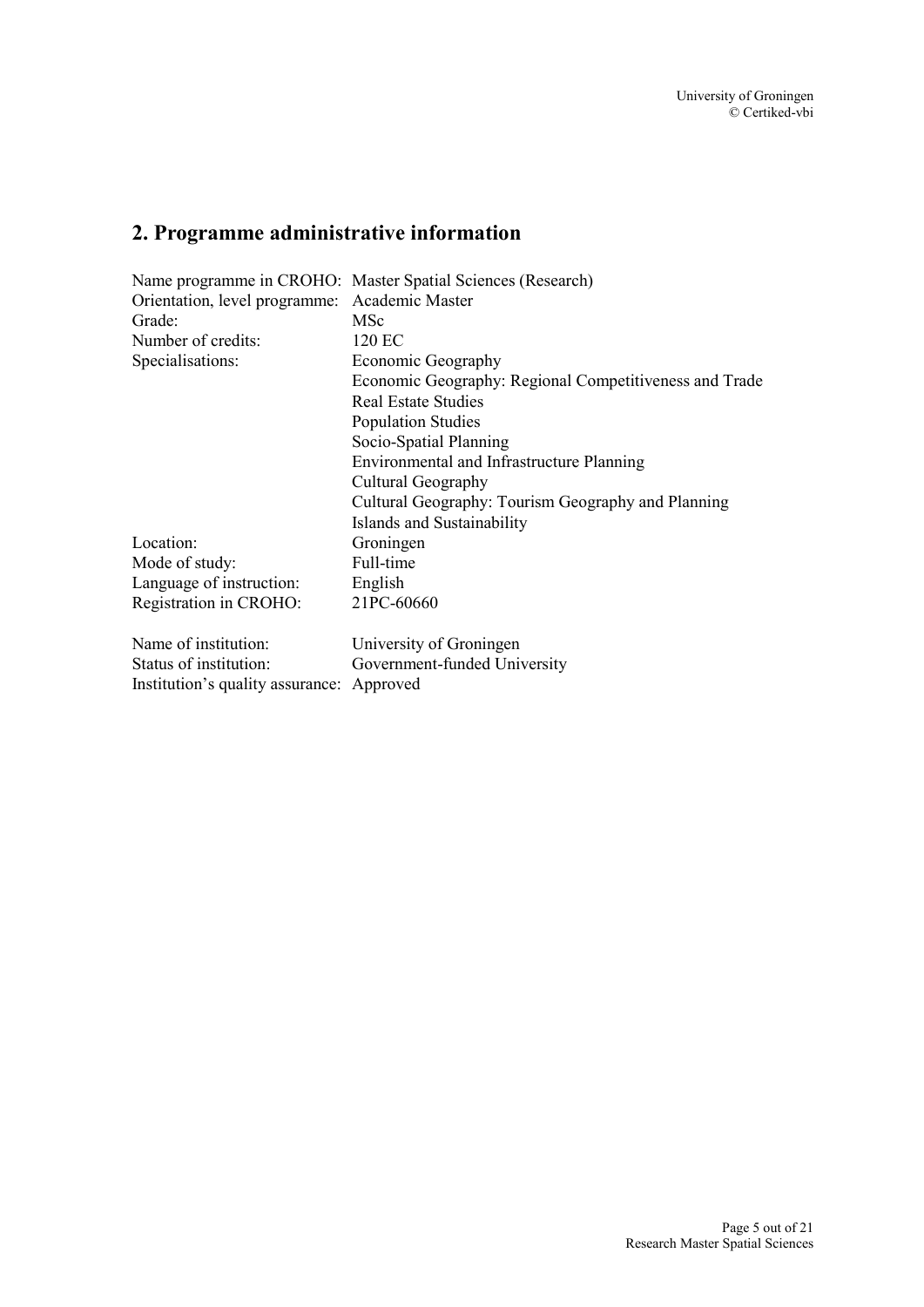# <span id="page-6-0"></span>**3. Findings, considerations and assessments per standard**

#### <span id="page-6-1"></span>**3.1 Standard 1: Intended learning outcomes**

The intended learning outcomes tie in with the level and orientation of the programme; they are geared to the expectations of the professional field, the discipline, and international requirements.

#### *Findings*

The Research Master Spatial Sciences programme is the research master programme of the Faculty of Spatial Sciences of University of Groningen. The programme carries 120 EC of study load and takes two years to complete. The Director of Education of the Faculty has the responsibility for the quality of the bachelor and master programmes of the Faculty, including this research master programme. The programme is closely connected to the Faculty Graduate School of Spatial Sciences, in which PhD students are supervised in their PhD trajectories. The Graduate School is part of the Urban and Regional Studies Institute (URSI), which is the research school of the Faculty. The programme coordinator manages the programme on the day-to-day basis. The Programme Committee, being composed of lecturers and students, advises the programme coordinator on the quality of the programme. The Board of Examiners works at the Faculty level and has the authority to monitor the quality of examinations and assessments for this and the other programmes of the Faculty.

The objectives of this research master programme are to train students to explore different themes and topics in the spatial sciences and to conduct scientific research in this field. The programme offers students theoretical knowledge and skills as well as methodological training in the spatial sciences. The programme aims to train students to become curious scientists in this field, curiosity being seen as driving students to study subjects creatively, in-depth, seriously and open-minded. The programme is broad and interdisciplinary, covering human geography, demography, regional and urban development and spatial planning, and educating students to address interdisciplinary issues in spatial sciences. Students are broadly trained in methods, being acquainted with both qualitative and quantitative methods. The programme is associated with the Faculty research programme *towards Wellbeing*, *Innovation and Spatial Transformation* of the Urban and Regional Studies Institute research school of the Faculty, in which all four Departments, being Human Geography, Demography, Regional and Urban Development and Spatial Planning, take part.

Three profiles are offered, being the regular research master programme, eight specialisations and one track. The regular programme allows students to select thematic and methods courses of their preference. The specialisations are Economic Geography, Economic Geography: Regional Competitiveness and Trade, Real Estate Studies, Population Studies, Socio-Spatial Planning, Environmental and Infrastructure Planning, Cultural Geography, and Cultural Geography: Tourism Geography and Planning. The last two will be discontinued from 2021 onwards. Specialisations give students the opportunity to become specialists in one of the areas within spatial sciences. In addition, the track Islands and Sustainability is offered. This track allows students to delve into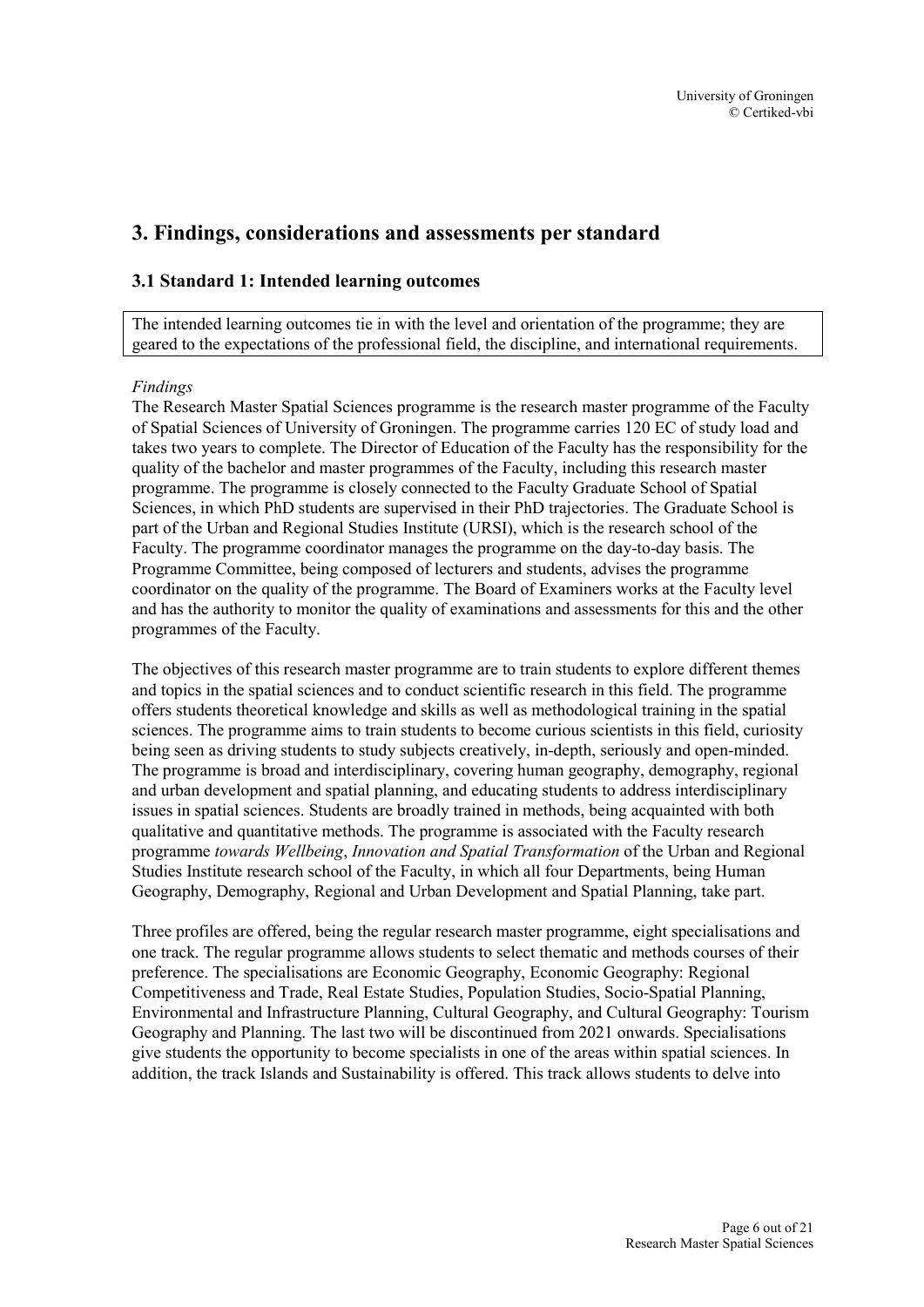sustainable development. The Faculty Board intends to add the track Sustainable Landscapes in the near future.

The intended learning outcomes of the programme address theoretical attitudes and understanding in the spatial sciences domain, research skills, general academic skills, and general work orientation. Theoretical attitudes and understanding and research skills include, among other, turning knowledge of theoretical models and interdisciplinary issues into research questions and research designs, formulation of research questions and implementation of research problems. General academic skills regard, among other, autonomy, creativity and societal orientation. General work orientation refers to the preparation for PhD positions or non-academic research positions. The intended learning outcomes apply to all of the specialisations and tracks.

The programme has been compared to other programmes in the spatial sciences in the Netherlands and abroad. The programme is comparable to these programmes in terms of theoretical depth and in terms of research training. The programme may be said to stand out among these programmes in terms of breadth of subjects offered to students.

Programme management showed the intended learning outcomes to correspond to the Dublin descriptors for the second cycle, as indicators of the master level. The intended learning outcomes partly reach the Dublin descriptors for the third cycle, as this research master programme clearly aims higher and has a much stronger research orientation than regular master programmes in this field and aims to prepare students for PhD positions.

The programme name is in English, and the programme is taught in English as well. These choices correspond to the internationalisation policy of the Faculty. The English name and English as language of instruction are chosen to prepare students for the international labour market for research positions in this field, and to acquire international and intercultural skills beneficial to act in international research contexts. English also allows international students to enrol, bringing in their own, enriching perspectives. The Faculty implemented a range of instruments to monitor the English language skills of staff members. Recordings of lectures of all teachers are checked by the University language centre on the quality of English. Lecturers' English proficiency is one of the items in the standardised student course surveys. The Programme Committee assesses the English language skills of the lecturers. When English language skills of lecturers are below standard, the lecturers concerned are required to improve their skills in this respect by, for instance, taking language courses.

Programme management addressed the recommendations made by the previous assessment panel. Four new courses were introduced to raise the level of the programme, the less effective portfolio of extra assignments was replaced by the integrated *Scientific Reading Debating and Reflecting* course, and the level of the theses was raised by strengthening the research skills in the curriculum. Programme management also made other changes, which included creating the specialisations in the programme.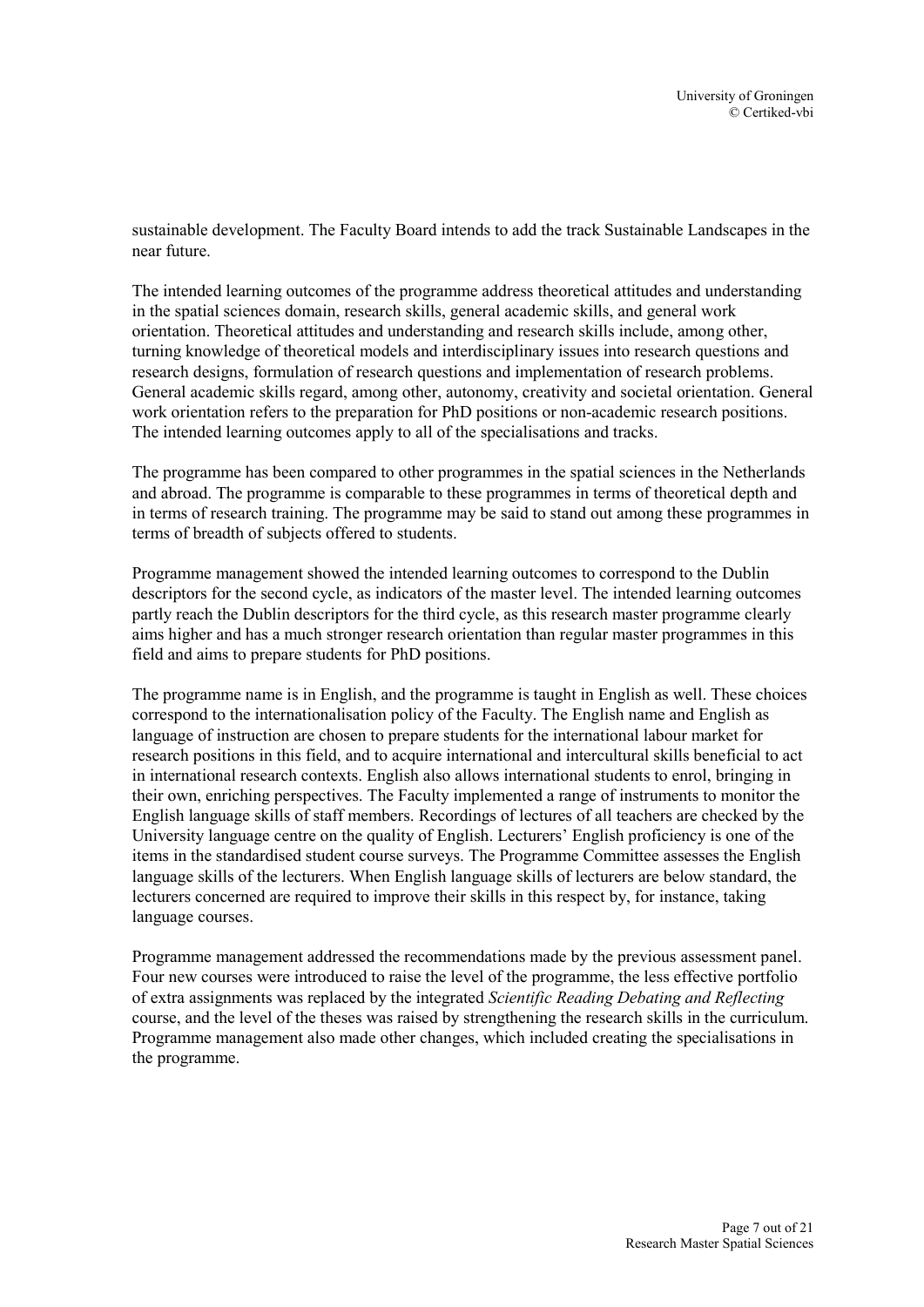#### *Considerations*

The panel sees the programme organisation as adequate and considers the programme to be wellembedded in the Faculty of Spatial Sciences of University of Groningen.

The panel finds the profile of the programme clear. The programme is broad and interdisciplinary, being directed towards the study of spatial sciences. The panel welcomes students being trained broadly both thematically and methodologically and students being given the opportunities to specialise in areas within spatial sciences. Programme management explained the programme to remain directed towards the spatial sciences including aspects of sustainability, but not to change completely to the sustainability field of study. The Islands and Sustainability and Sustainable Landscapes tracks remain connected to the *towards Wellbeing*, *Innovation and Spatial Transformation* Faculty research programme and are studied from the perspective of this research programme. The panel recommends to keep pursuing this policy.

The programme intended learning outcomes meet the research master requirements. The intended learning outcomes, so the panel established, conform to the master level and surpass this level in some respects, aiming at higher levels of knowledge production and adequately preparing students for PhD trajectories.

The panel welcomes the comparison of this programme to similar programmes, observing the programme being in line with prestigious programmes in this field both in the Netherlands and abroad.

The panel endorses the English name of the programme and English as the language of instruction. The English language enables students to appropriately prepare for international research positions in this field, and to acquire international and intercultural competencies.

Programme management appropriately followed up on the recommendations made by the previous assessment panel.

#### *Assessment of this standard*

These considerations have led the assessment panel to assess the programme to meet Standard 1, Intended learning outcomes.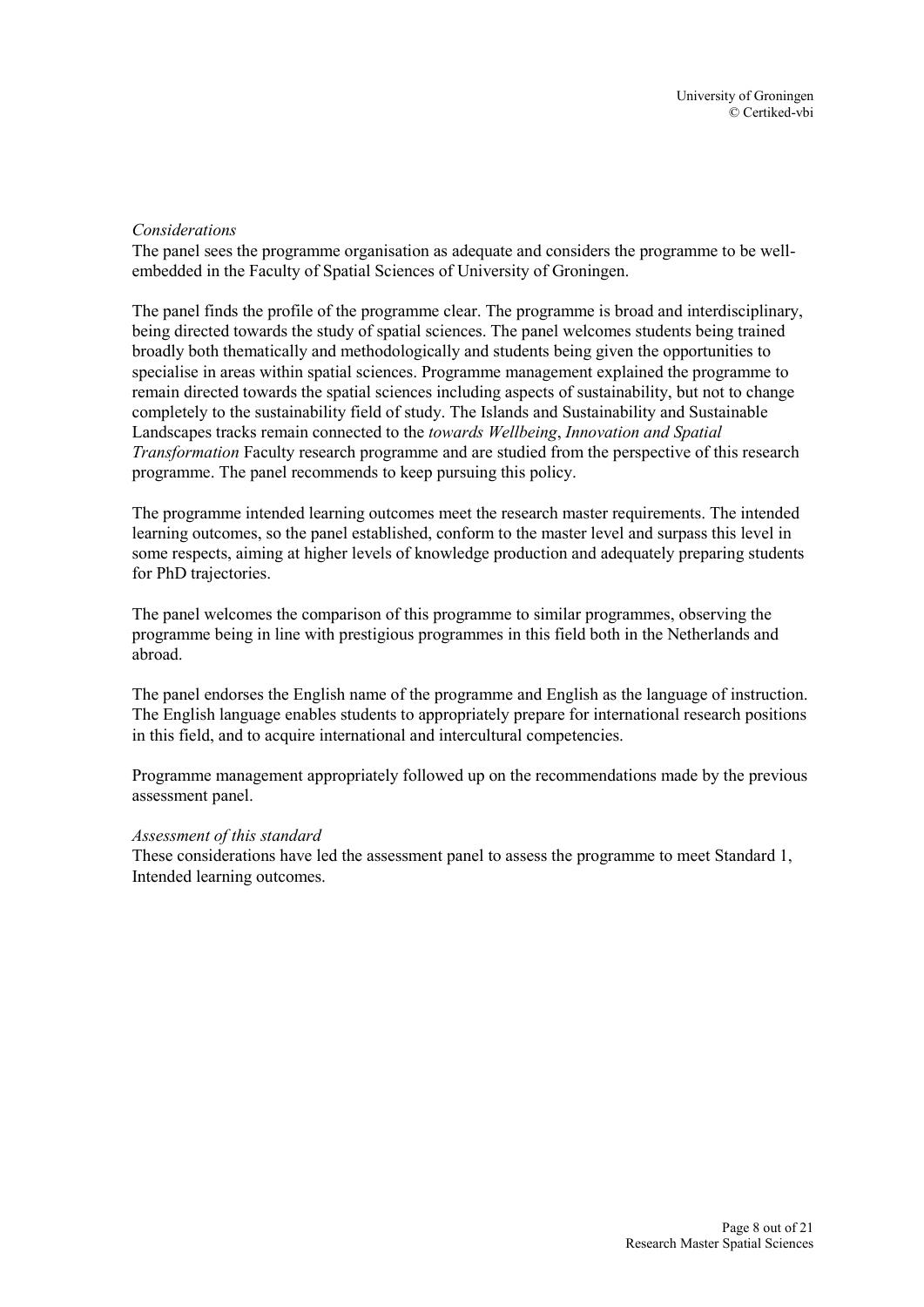#### <span id="page-9-0"></span>**3.2 Standard 2: Teaching-learning environment**

The curriculum, the teaching-learning environment and the quality of the teaching staff enable the incoming students to achieve the intended learning outcomes.

#### *Findings*

The number of students enrolling in the programme was on average 7 students per year for the last seven years, ranging from 3 to 16 students per year. The proportion of international students is about 30 % of total intake. International students come from around the globe. The relatively low intake numbers of this research master programme are accepted by the Faculty Board. The Faculty Board is welcoming recent growth and aims at stable intake numbers of 10 to 15 students per year. The inflow of students may rise the coming years with the introduction of the Sustainable Landscapes track and if the request for Erasmus Mundus funding for the Islands and Sustainability track would be approved. In the view of staff and students, the low student numbers do not hinder the educational viability of the programme. Students still have the opportunity to engage in fruitful discussions.

The admission requirements for the programme are bachelor degrees in the field of spatial sciences or related to this field. The programme Admissions Board decides on admissions. The grade point average of candidates in the previous education must be at least be 7.0 for courses and 7.5 for the bachelor thesis (Dutch grades). Applicants have to be proficient in English. Motivation of applicants is taken into account. Reference letters are requested and personal interviews may be part of the procedures. About 30 % of the applicants are refused enrolment.

Programme management presented the table to demonstrate the curriculum meeting the intended learning outcomes of the programme. The curriculum consists of a number of courses, specifically designed for this research master programme (total 45 EC), courses taken together with students of regular master programmes (total 45 EC) and the Master Thesis (30 EC). The curriculum structure is the same for the regular research master programme, for all the specialisations and for the Islands and Sustainability track. The differences relate to the selection of regular master courses or, for the track, to the contents of some of the specifically designed research master courses. The specifically designed research master courses are the following. The *Individual Research Training* allows students individually to do academic research with staff members. In the *Joint Multi*-*Disciplinary Research Project*, students work in small groups on research assignments for societal organisations. The *Research Internship at a Renowned Research Institute* allows students to become acquainted with non-academic research. The *Advanced Research Skills* course builds on the methods courses in the regular master programmes which students take and addresses multi-method research methods. In the *Research Process and Proposal Writing* course, students set up the research proposal for the Master Thesis. The *Scientific English Writing* course is meant to train students academic writing. In the *Scientific Reading Debating and Reflecting* course which spans the two years, students study literature, write individual diaries and discuss these among each other and with staff, all to be seen as the compilation of mini-research activities.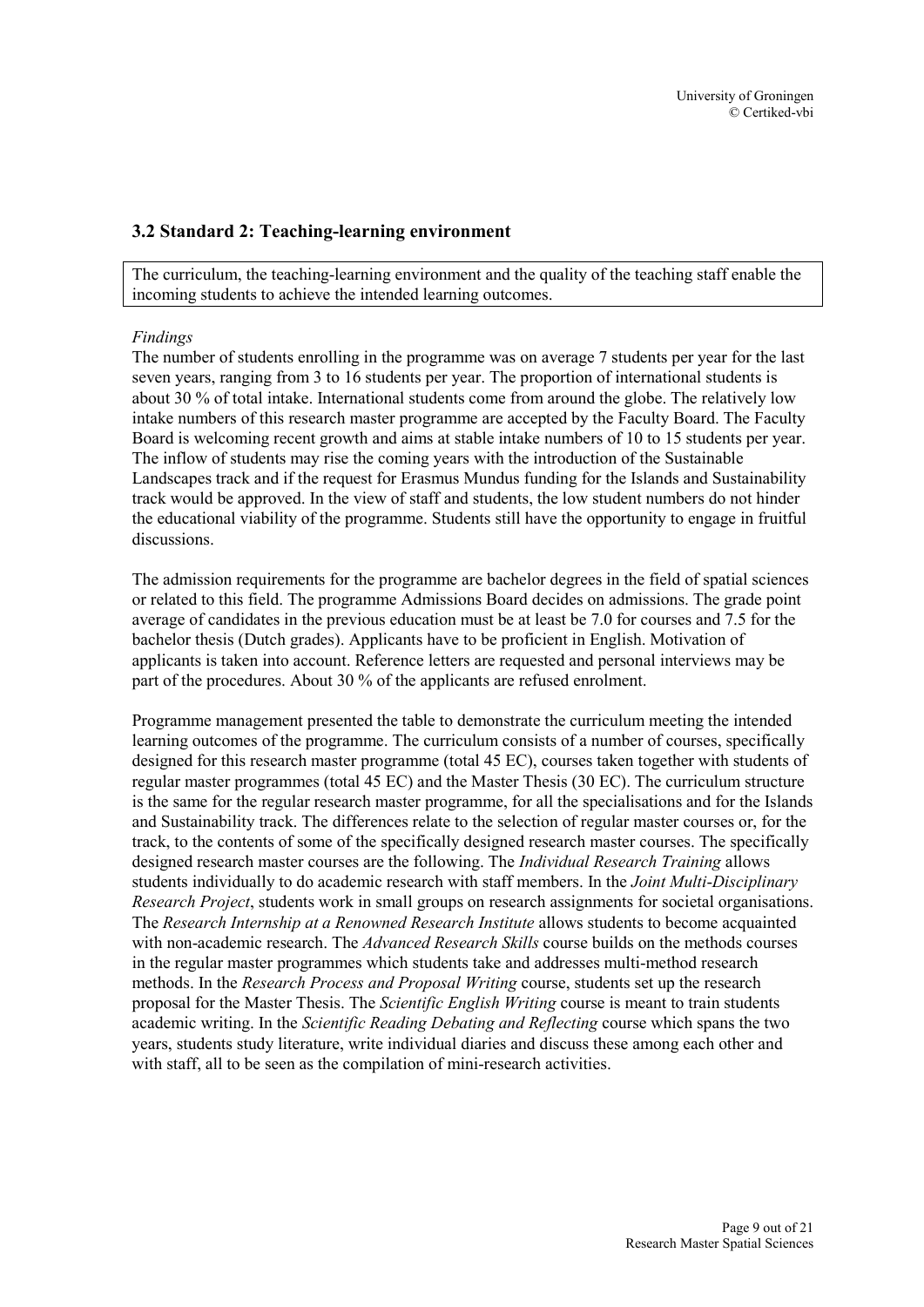In addition to these courses, students of this research master programme take three methods courses and six thematical courses (45 EC total) of regular master programmes of University of Groningen. When taking these courses, the research master students do not complete more complex in-depth assignments, or do not do more complex in-depth tasks, that would require them to complete these regular master courses at research master level. The students take the *Scientific Reading Debating and Reflecting* course, scheduled in parallel to the regular master courses over the entire timespan of the curriculum and requiring these students to engage in additional academic reading and reflection upon this reading. This course is mandatory for each of the two years of the programme, but students are offered 5 EC of credits only in the first year. The course is meant by programme management to provide additional, formative assignments in order to bring students to the research master level.

The staff members teaching in the programme are thirteen lecturers in total, among whom are six full professors, three associate professors, and four assistant professors. Within the lecturers' group, six of them are core teachers. Staff members come from the four Departments of the Faculty, being the Departments of Economic Geography, Demography, Cultural Geography, and Spatial Planning and Environment, assuring all the specialisations of the programme being taught by experts. The lecturers are qualified researchers in their field of study and publish in peer-reviewed journals. All of the them are involved as researchers in the Urban and Regional Studies Institute (URSI) of the Faculty. This Institute obtained results *very good* or *excellent* in the recent research assessment of 2020. All lecturers have PhDs. Nine of them (70 %) are University Teaching Qualification (UTQ) certified. Of the others, two lecturers have planned or have started the UTQ-training, one lecturer is exempted and one teacher has a very small appointment. The core teachers are all UTQ-certified. PhD students are involved in teaching in the *Individual Research Training* and *Advanced Research Skills* courses. PhD students are selected to do this, are trained to teach and are supervised by staff members. The core teachers meet to discuss the programme.

The educational concept of the programme, resting upon the Faculty educational vision, includes encouraging students to explore trends in spatial sciences, enabling them to conduct independent research, training students in multiple research methods, and promoting them to be members of the international scientific community in spatial sciences. The study methods in the courses are lectures, tutorials, excursions, and practicums. Given the size of the programme, class sizes are small. The students-to-staff ratio is about 20. Students are stimulated to actively engage in the classes by doing research individually or in groups, by writing assignments, by presenting their work and by taking part in discussions with lecturers and fellow-students. Although students may take different courses in the curriculum, they all come together monthly in the *Scientific Reading Debating and Reflecting* course. Students are matched to PhD students as mentors for the duration of the programme and meet with them on a quarterly basis. These student mentors assist students in making choices in the curriculum and introduce them to the research community of the Graduate School of Spatial Sciences. Students may also contact the Faculty study advisors for assistance in study-related matters. Study advisors may refer students to support services of the Faculty and University. Programme management and teachers guide students as well. Students are very content about the accessibility and the assistance of programme management and lecturers. The number of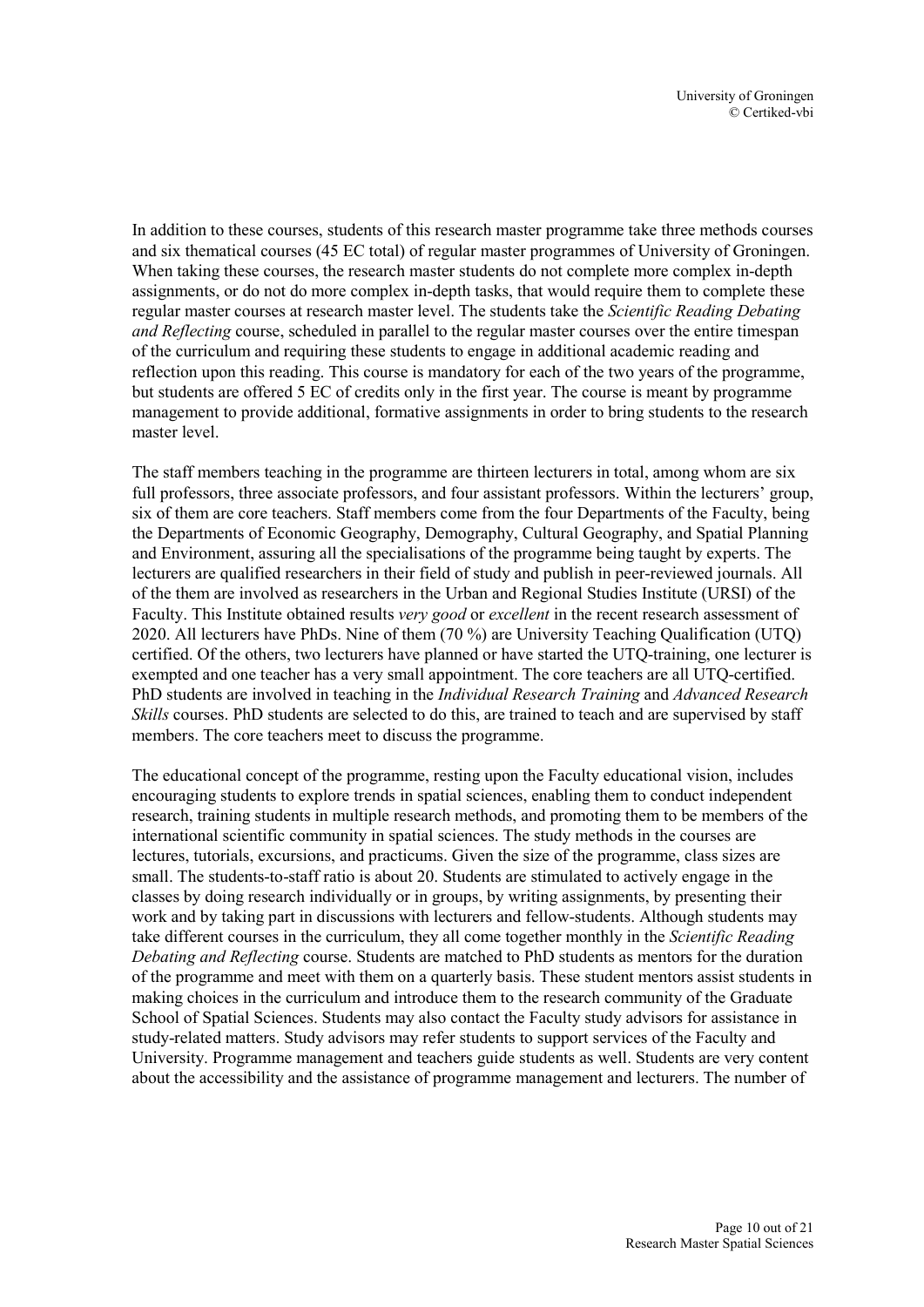students dropping out of the programme is limited to one or two students per cohort. For recent cohorts, on average 75 % of the students completed the programme within three years.

Programme management has taken measures to organise education in the Covid crisis and to monitor the quality of the education. On-campus education often proved not to be not feasible, mainly due to government regulations. Therefore, teaching has been converted to online teaching. In some periods, hybrid teaching was feasible. Lecturers were supported by the Faculty Task Force to change their teaching to these new formats. Research internships were done online. Students experienced the learning processes during the Covid crisis as challenging, primarily because of the lack of face-to-face interaction. To guard the well-being of students, programme management and lecturers kept in contact with students. Students very much appreciate the support and assistance offered by programme management and lecturers.

#### *Considerations*

Although the intake for the programme is rather small, the average number of incoming students does not hinder the educational viability of the programme. The entry requirements for the programme are valid and the admission procedures are elaborate. These requirements and procedures assure admitting students, who have the capacities to complete the programme.

The panel considers the courses specifically designed for the research master programme to be up to standard. These courses meet the research master requirements. In the panel's opinion, the research master students ought to meet the research master level over the entire curriculum of the programme and, therefore, also when taking the regular master courses. The panel does not see research master students meeting extra requirements to differentiate their learning activities and learning outcomes from those of students in regular master programmes. Also, the panel does not see more complex, in-depth summative examinations or assessments in or clearly related to these regular master courses to account for these extra requirements. The *Scientific Reading Debating* and *Reflecting* course is, in the panel's view, not clearly connected to the regular master courses. Students' learning activities in this course also largely depend upon their own initiatives. Both these features of this course make it impossible for the panel to establish students reaching the research master level in the regular master courses. In the panel's view, programme management ought to ensure the research master students do meet the research master level in the regular master courses and ought to ensure these students are tested on the research master level using more complex, in-depth summative examinations or assessments in or clearly connected to these regular master courses. In the panel's view, the programme management will be able to remedy the shortcomings noted by the panel within the time period of two years. Therefore, the panel advises NVAO to impose conditions in this respect upon the programme and to grant the programme two years time to fulfil these conditions. The two conditions to be fulfilled are the following.

 To ensure the research master students attain the research master level when taking regular master courses, by meeting the extra, more complex, in-depth requirements as articulated in the intended learning outcomes of the research master programme in order to differentiate their learning activities and learning outcomes in the regular master courses clearly from those of regular master students.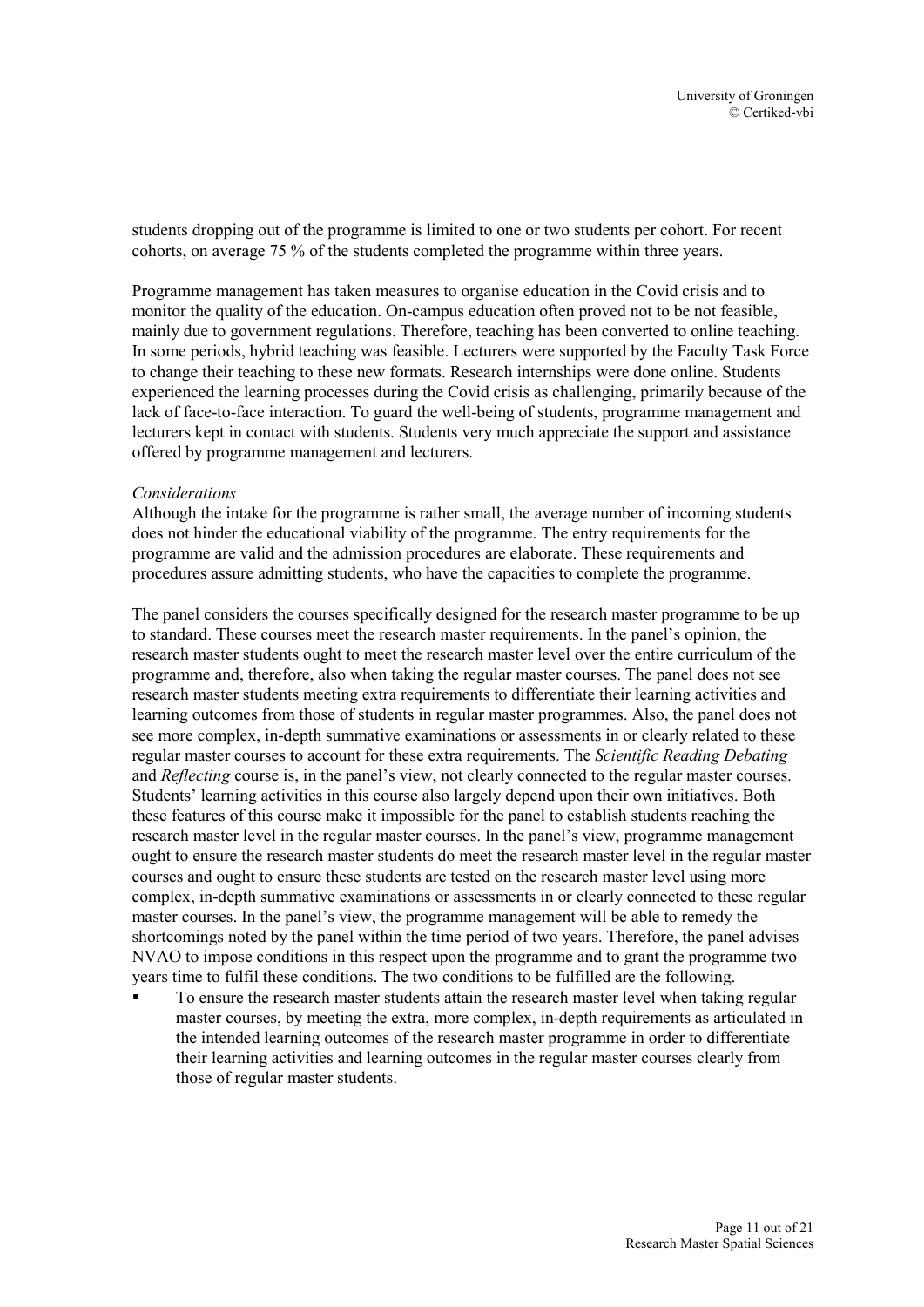To ensure research master students are assessed at the research master level when taking regular master courses by requiring more complex, in-depth summative assessments or examinations for them in or clearly connected to these regular master courses.

The lecturers involved in the programme have diverse expertise, covering the broad profile of the programme. In the panel's view, the lecturers are well-equipped in terms of educational expertise, and academic qualifications. Lecturers involved in the programme are good researchers. The Urban and Regional Studies Institute (URSI) of the Faculty, in which all lecturers take part as researchers, obtained as results *very good* or *excellent* in the 2020 research assessment. The panel considers the interaction among lecturers to be adequate.

The panel sees the educational concept and the study methods as appropriate for this programme. The panel appreciates the active involvement of students in class. The guidance and supervision offered by the programme coordinator, lecturers, student mentors and study advisors are up to standard. The panel notes this guidance and supervision to be very much appreciated by students. The community feeling among students is promoted by regular meetings of all students in this programme in the *Scientific Reading Debating and Reflecting* course. The drop-out figures and the study success figures for the programme are adequate.

In the panel's view, programme management took measures to provide adequate education during the Covid crisis, to assure the quality of this education, and to monitor the well-being of students.

#### *Assessment of this standard*

These considerations have led the assessment panel to assess the programme to partially meet Standard 2, Teaching-learning environment.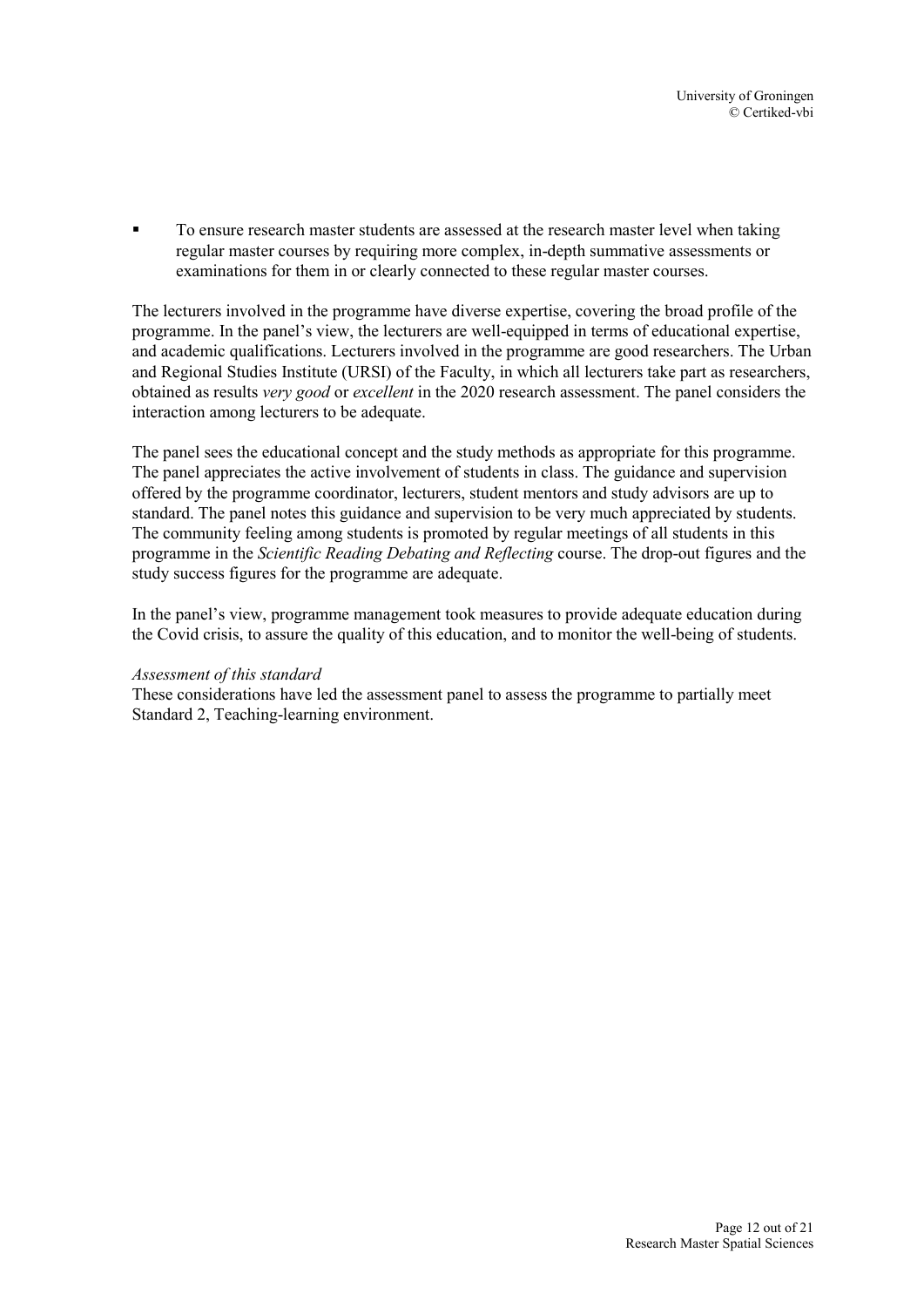#### <span id="page-13-0"></span>**3.3 Standard 3: Student assessment**

#### The programme has an adequate system of student assessment in place.

#### *Findings*

The programme examination and assessment rules and regulations are specified in the Teaching and Examination Regulations, which fall under the authority of the Board of the Faculty of Spatial Sciences. Based upon he Teaching and Examination Regulations, programme management drafted the assessment plan for the programme. This plan specifies the relations between the programme intended learning outcomes and the course goals and contents and lists the examination methods for all courses. Course guides, available for each of the courses, show the relations between the course goals, study methods and examination methods. Course examinations are drafted by examiners and peer-reviewed by fellow examiners. To assess course examinations, model answers or evaluation forms are used by the examiners.

The Board of Examiners ensures the quality of examinations and assessments of this programme as well as the other programmes of the Faculty. For this programme, the Board reviewed three courses as well as 10 % of all master theses. The Board intends to conduct the programme evaluation. This has been postponed due to Covid circumstances. The Board of Examiners discusses their findings with programme management. Thus far, no serious shortcomings were identified.

In most of the courses specifically designed for this research master programme, the final course grade is based upon multiple examinations. Examination methods include presentations, individual assignments, group assignments, group discussions and peer review assessments. Individual assignments are predominant in these courses. Standardised evaluation forms are adopted to assess the *Individual Research Training* and the *Research Internship at a Renowned Research Institute.* In the regular master courses, written, open questions' or multiple-choice examinations are scheduled next to individual or group assignments.

Rules and regulations on fraud and plagiarism are in place. Students are informed about these and are trained on quoting and presenting literature correctly. Written assignments and master theses are checked for plagiarism by automated means. Examiners are responsible for detecting cases of fraud and plagiarism. The Board of Examiners rules on cases.

Students choose the topic for their master thesis from themes researched in the *towards Wellbeing*, *Innovation and Spatial Transformation* research programme of the Faculty of Spatial Sciences. Students drafting the master thesis are individually guided in the process by the thesis supervisor. Master theses are assessed by the supervisor and second reader independently. Either one of them complete the standardised master thesis assessment form. This form lists a number of categories, relevant for the thesis' quality. These categories have weights, being aligned with the research master nature of the programme and attaching much weight to research and methodology. The examiners may change the weights, but have to state the reason for doing so. The assessment form refers to the written report, the oral defence by the student, and the research process. When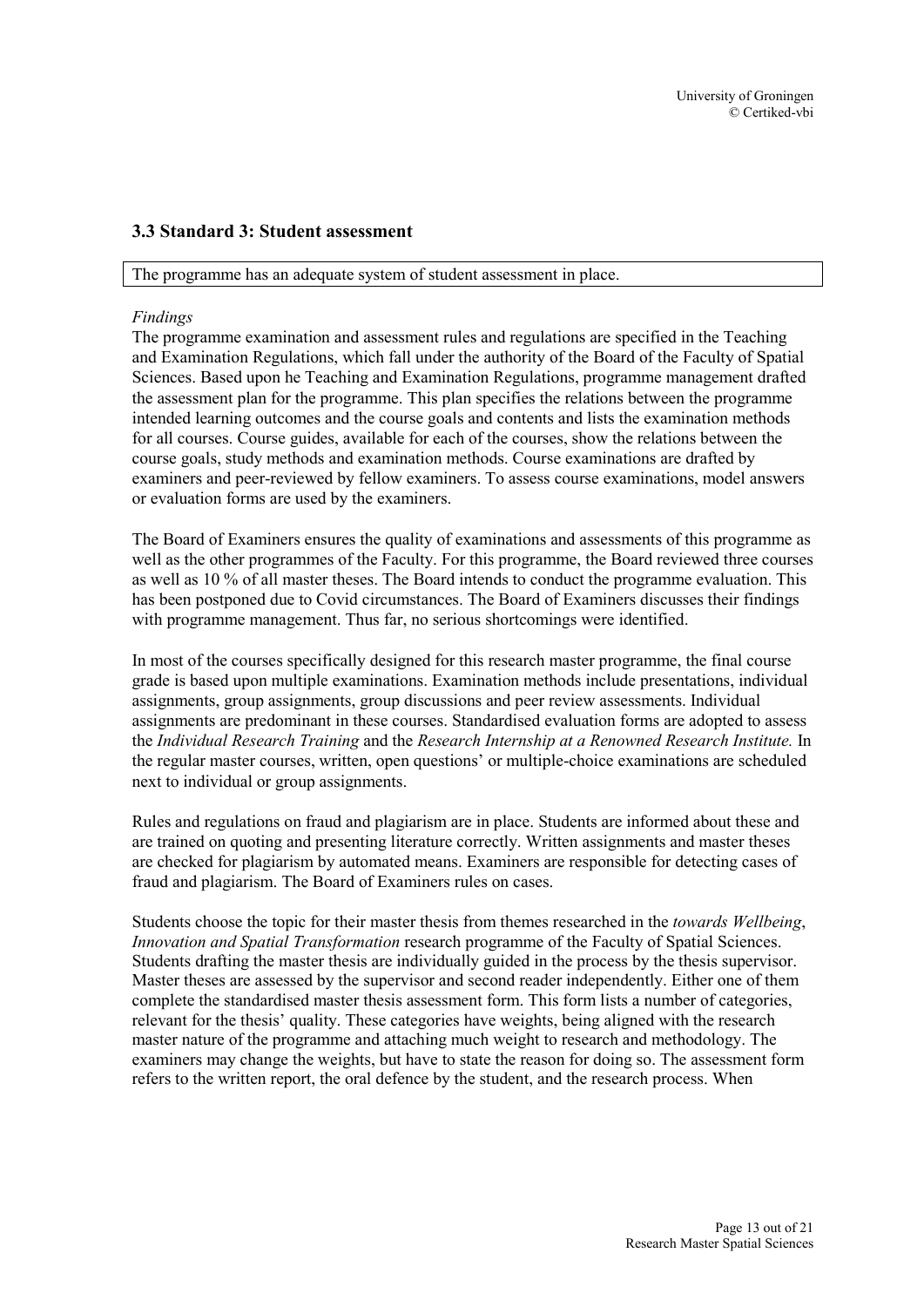supervisor and second reader differ on the grading of the thesis with more than 2.0 points, a third assessor is invited to assess the thesis. The final grade will be the average of these three marks.

Programme management has taken measures to organise examinations and assessments in the Covid crisis and to monitor their quality. As on-campus examinations and assessments were no longer feasible, programme management and lectures changed examinations and assessments to online formats. The Board of Examiners decided on the validity of these new formats, assuring they were meeting the course goals and programme intended learning outcomes. Online Examining Guidelines were issued to assist staff members in drafting and assessing online examinations and assessments. In the Covid crisis, the Board of Examiners handled more cases of alleged fraud.

#### *Considerations*

The panel considers the rules and regulations for the programme examinations and assessments to be adequate. Suitable procedures have been put in place to assure the quality of examinations and assessments. The position and the activities of the Board of Examiners are up to standard. The panel is pleased to understand the Board regularly reviews course examinations and master theses. The panel recommends the Board of Examiners to conduct the programme evaluation with priority, as the Board already intends to do.

The examination methods in the courses are adequate for the knowledge, insights and skills to be tested in these courses. The examination methods are satisfactorily varied. The assessment procedures for the course examinations are appropriate.

The panel approves of the rules and regulations for fraud and plagiarism and of the implementation of these rules and regulations.

In the panel's view, the supervision and assessment processes for the master thesis are appropriate. The panel welcomes the elaborate thesis assessment form, with relevant assessment categories. The qualitative indicators on this form may, nevertheless, lead to different interpretations when transferring these to numerical marks. The panel appreciates the thesis assessment procedures, involving two examiners who separately submit their assessments. The panel recommends to consider returning to the involvement of the third examiner in the case of very high marks.

The panel considers the measures programme management has taken to organise examinations and assessments in the Covid-crisis and to monitor the quality of these examinations and assessments to be appropriate.

#### *Assessment of this standard*

These considerations have led the assessment panel to assess the programme to meet Standard 3, Student assessment.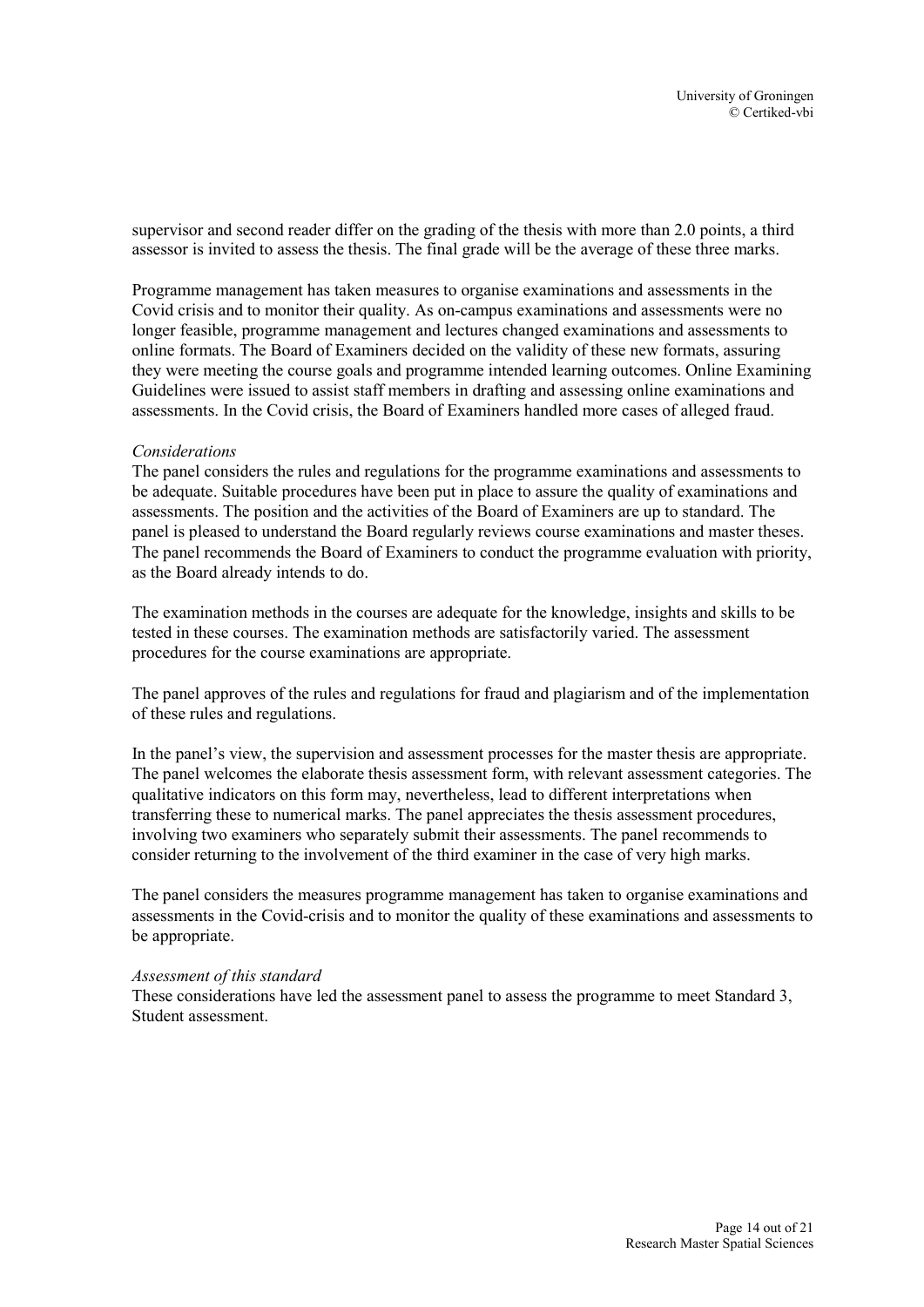#### <span id="page-15-0"></span>**3.4 Standard 4: Achieved learning outcomes**

#### The programme demonstrates that the intended learning outcomes are achieved.

#### *Findings*

Students are to demonstrate the knowledge and skills, they have acquired in the programme, in the master thesis. The average grade for the master theses is 8.0 for the last seven years. The Board of Examiners for the programme considers the marks of the thesis examiners to reflect the quality of the theses appropriately and does not find the marks too high.

Master theses are increasingly written in the format of international journal articles, to allow students to have their thesis published in peer-reviewed journals. Master theses are assessed on their being suitable to be submitted as articles to these journals. A number of graduates of the programme succeeded in having their thesis published in journals.

The proportion of students graduating cum laude, was on average 37 % in the years 2014 to 2019.

The programme primarily aims to prepare students for both PhD positions or for positions in nonacademic research. In the programme, students have opportunities to engage both in academic research and in non-academic research. All students find suitable employment within five months after graduation. Programme management is in contact with programme alumni through the alumni association. Every two to three years, an alumni event is organised, allowing students to meet with alumni and to obtain information on career perspectives.

On the basis of the figures for students having graduated between 2016 and 2020, the proportion of programme graduates proceeding to PhD trajectories was 47 %, whereas 32 % of the graduates found positions in non-academic research.

#### *Considerations*

The panel reviewed fifteen master theses of programme graduates. The theses were selected from all of the theses of graduates of the last five years. In the selection, theses with lower, average and higher marks were represented. No theses were found by the panel to be unsatisfactory. Out of all the theses reviewed, five theses were graded satisfactory by the panel, seven theses were found to be good, and two theses were considered to be excellent. The marks for six theses were regarded by the panel to be appropriate. The panel found the marks for nine theses to be too high, but in all cases less than one point too high. The panel, therefore, regards the average grade for the master theses of 8.0 as relatively high. The proportion of students graduating cum laude, being 37 %, is considered by the panel to be in the Dutch context rather high as well.

The panel appreciates the programme preparing for both academic or non-academic research positions. Programme management adequately keeps track of the number of graduates finding research positions as PhD students or in non-academic research. Although career preparation activities are organised in the programme, the panel recommends to step up the efforts in this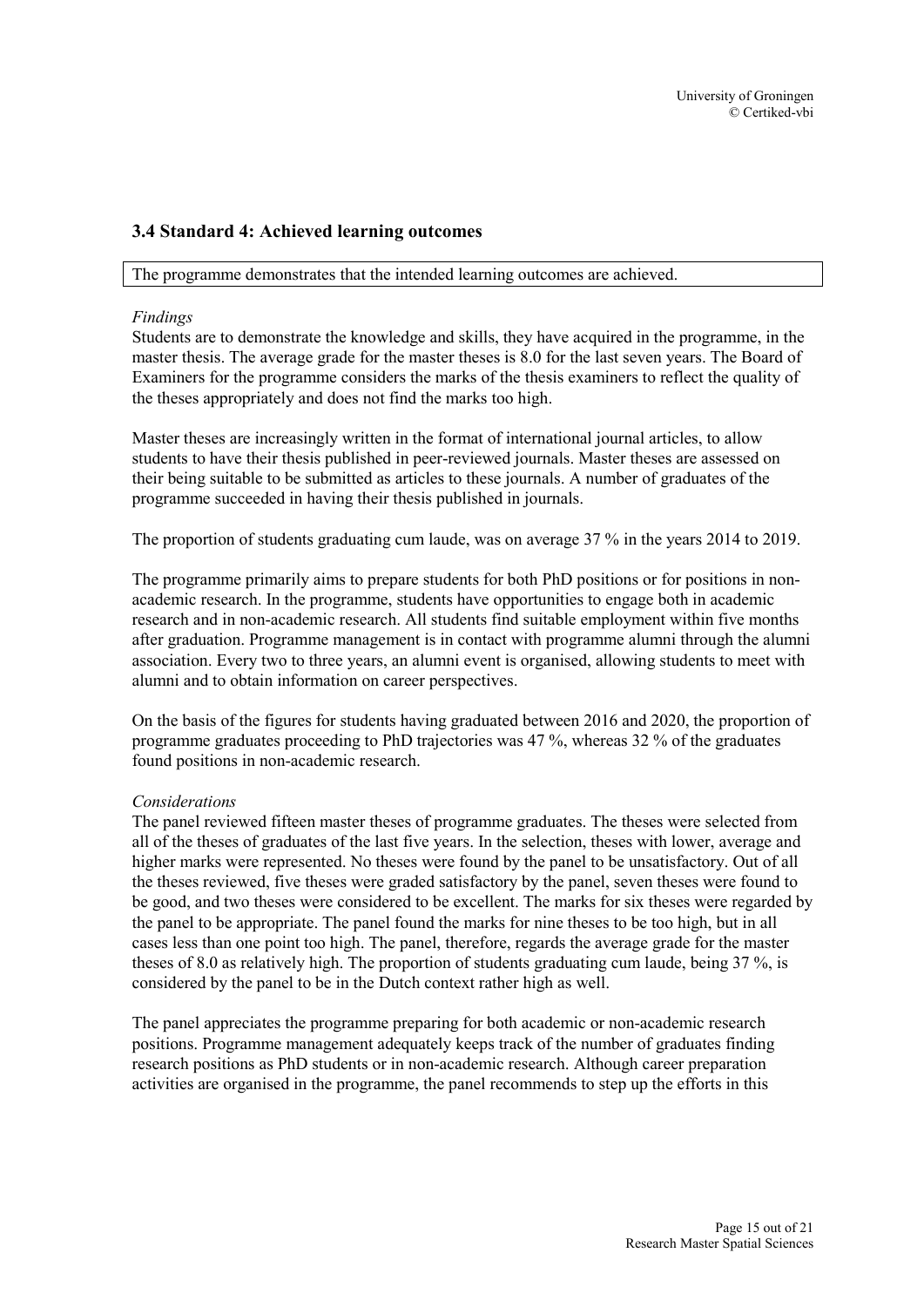respect by, among other, strengthening the relations between students and alumni of the programme in order to prepare students for future careers. The panel also advises to prepare students better for positions in non-academic research. The panel applauds the results of the programme, 79 % of the graduates having secured PhD positions or positions in non-academic research.

#### *Assessment of this standard*

These considerations have led the assessment panel to assess the programme to meet Standard 4, Achieved learning outcomes.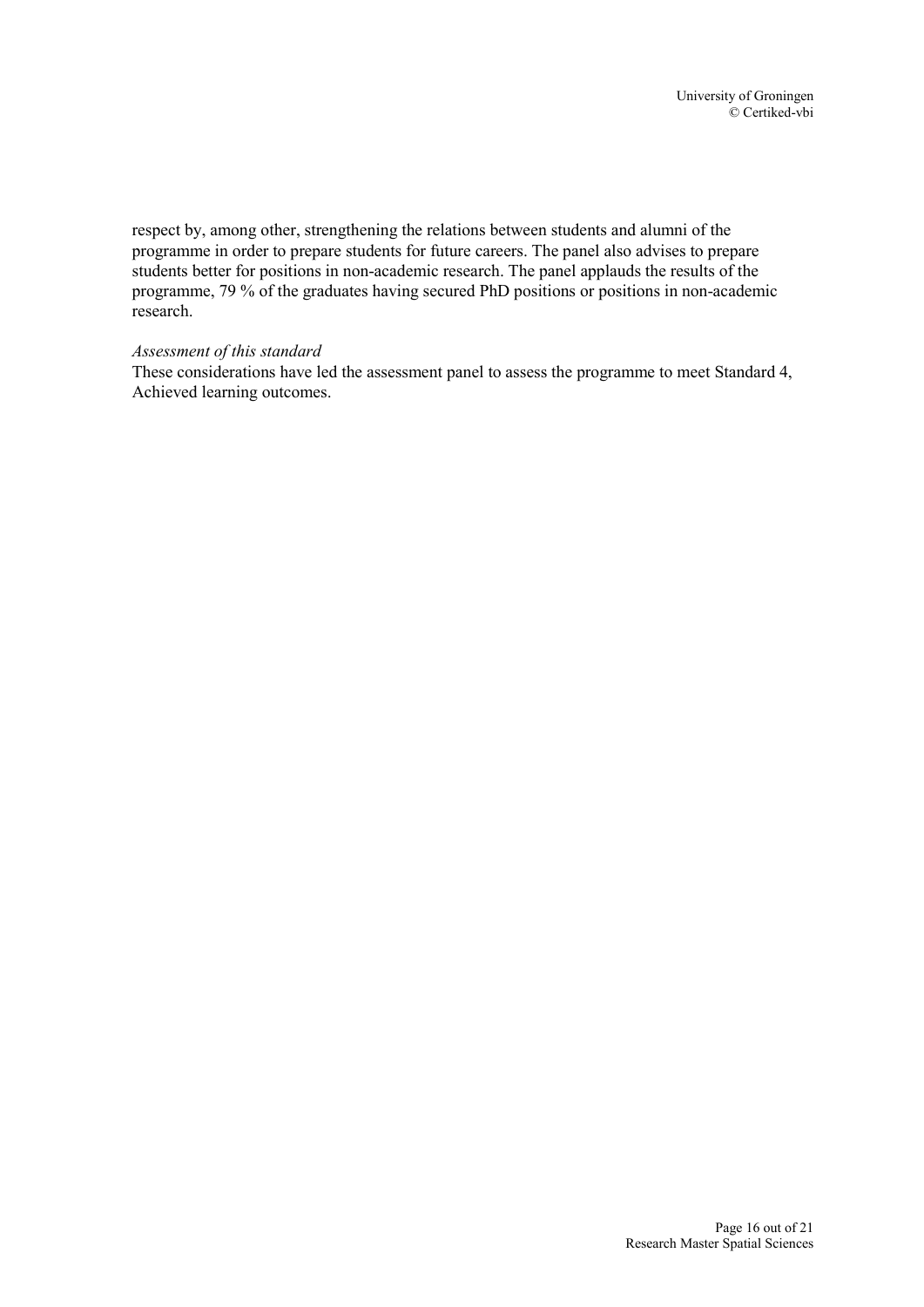| <b>Standard</b>                           | Assessment                           |
|-------------------------------------------|--------------------------------------|
| Standard 1. Intended learning outcomes    | Programme meets Standard 1           |
| Standard 2: Teaching-learning environment | Programme partially meets Standard 2 |
| Standard 3: Student assessment            | Programme meets Standard 3           |
| Standard 4: Achieved learning outcomes    | Programme meets Standard 4           |
| Programme                                 | Conditionally positive               |

# <span id="page-17-0"></span>**4. Overview of assessments**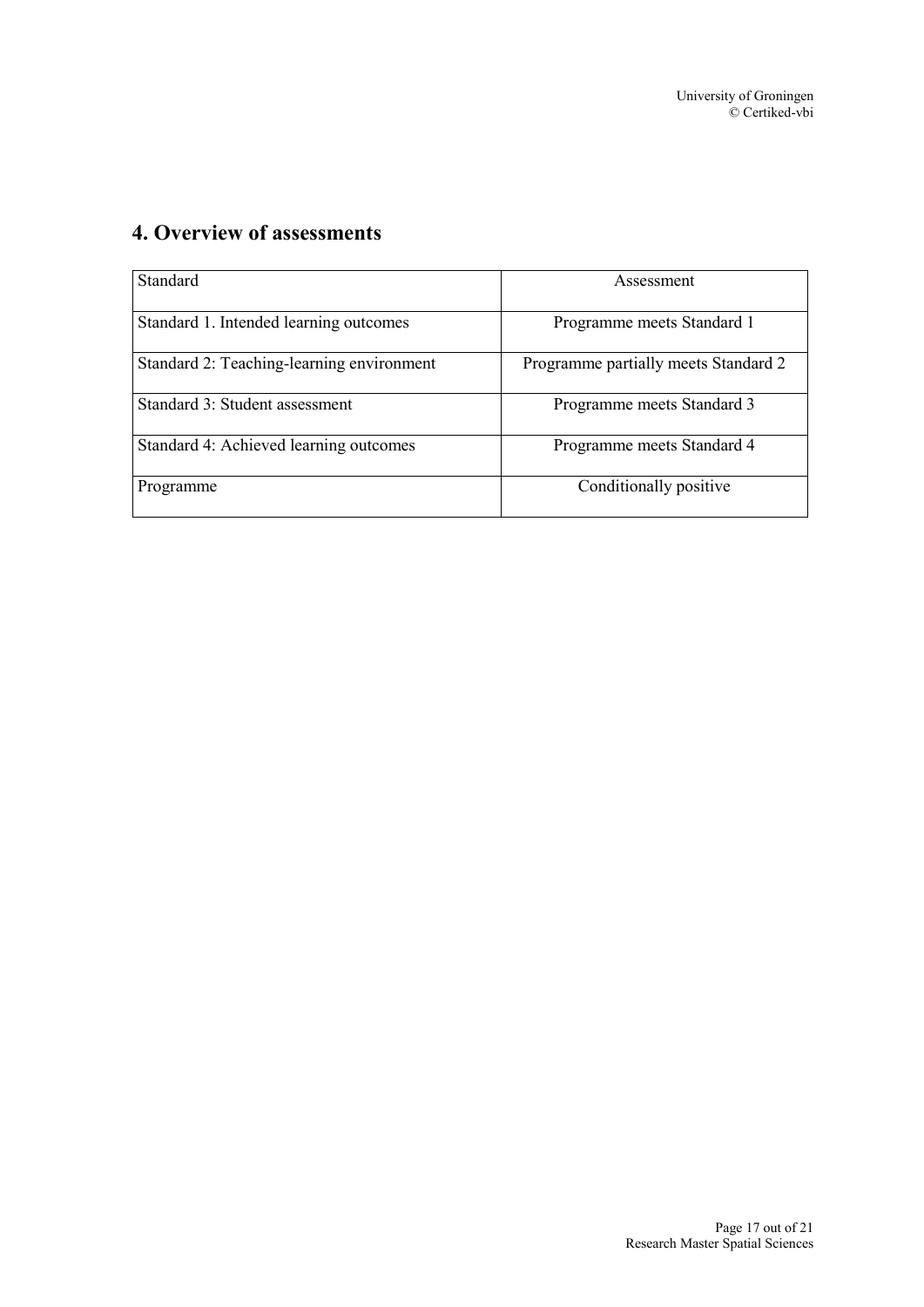# <span id="page-18-0"></span>**5. Conditions and recommendations**

The panel assesses the programme as partially meeting Standard 2, Teaching-learning environment. In the panel's view, programme management will be able to remedy the shortcomings noted by the panel within the period of two years. Therefore, the panel advises NVAO to impose conditions in this respect upon the programme and to grant the programme two years time to fulfil these conditions. The two conditions to be fulfilled are the following.

- To ensure the research master students attain the research master level when taking regular master courses, by meeting the extra, more complex, in-depth requirements as articulated in the intended learning outcomes of the research master programme in order to differentiate their learning activities and learning outcomes in the regular master courses clearly from those of regular master students.
- To ensure research master students are assessed at the research master level when taking regular master courses by requiring more complex in-depth summative assessments or examinations for them in or clearly connected to these regular master courses.

In this report, a number of recommendations by the panel have been listed. For the sake of clarity, these have been brought together below.

- To keep pursuing the policy of directing the programme profile towards spatial sciences including aspects of sustainability, but not to change completely to the sustainability field of study.
- For the Board of Examiners to conduct the programme evaluation with priority, as the Board already intends to do.
- To consider returning to the involvement of the third examiner in thesis assessments in the case of very high marks.
- To strengthen the relations between students and alumni of the programme in order to better prepare students for future careers.
- To prepare students better for positions in non-academic research.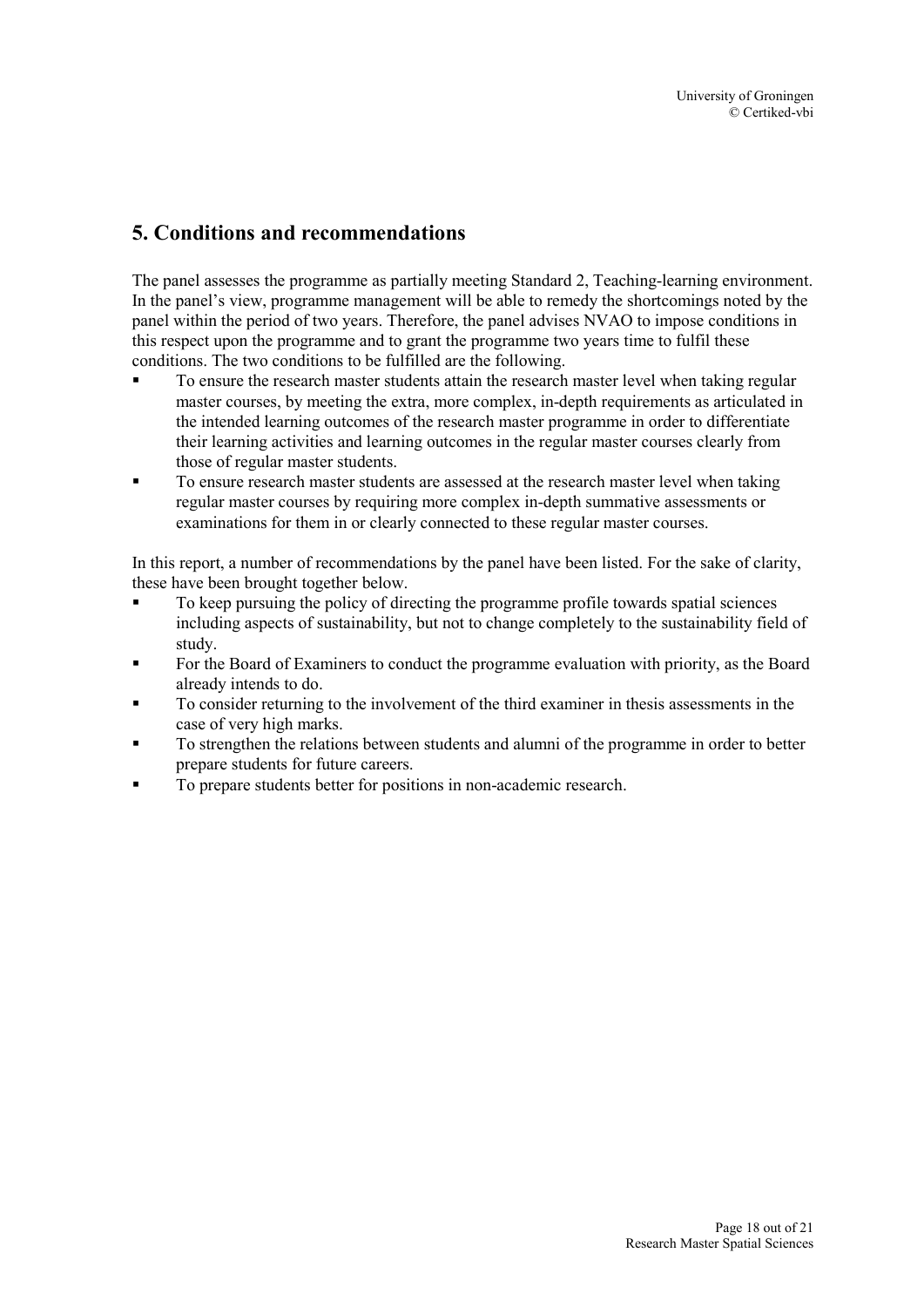# <span id="page-19-0"></span>**Appendix: Assessment process**

Certiked VBI evaluation agency was requested by University of Groningen to support the limited framework programme assessment process for the Research Master Spatial Sciences programme of this University. The objective of the programme assessment of this research master programme was to establish whether the programme would conform to the standards of the limited framework, as laid down in the NVAO Assessment framework for the higher education accreditation system of the Netherlands, September, 2018 (officially published in Stcrt. 2019 no. 3198, 29 January 2019) as well as to the criteria listed in the NVAO Specification of additional criteria for research master's programmes, 30 May, 2016.

This programme is one of the programmes in the assessment cluster of Social Sciences Research Master programmes (in Dutch: WO OZM Maatschappij). Management of the programmes in this assessment cluster discussed the composition of the assessment panel and drafted the list of panel candidates.

Having conferred with Research Master Spatial Sciences of University of Groningen programme management, Certiked invited candidate panel members to sit on the assessment panel. The panel members agreed to do so.

The panel composition was as follows:

- Prof. L.J. de Haan PhD, Professor Emeritus of Development Studies, International Institute of Social Studies, Erasmus University Rotterdam, the Netherlands (panel chair);
- Prof. A. Need PhD, Professor of Sociology and Public Policy; Dean Twente Graduate School, University of Twente, the Netherlands (panel member)
- Prof. J.Y. Nazroo PhD, Professor of Sociology, School of Social Sciences, University of Manchester, United Kingdom (panel member);
- Prof. G.P. van Wee PhD, Professor in Transport Policy, Faculty of Technology, Policy and Management, Delft University of Technology, the Netherlands (panel member);
- C. Fang MSc, PhD Candidate, Interuniversity Center for Social Theory and Methodology, Utrecht University, the Netherlands (student member).

On behalf of Certiked, W. Vercouteren MSc served as the process coordinator and secretary in the assessment process.

All the panel members and the process coordinator/secretary confirmed in writing being impartial with regard to the programme to be assessed as well as observing the rules of confidentiality. After having obtained the authorisation by the University, Certiked requested the approval of NVAO of the proposed panel to conduct the assessment. NVAO have given their approval.

To prepare for the assessment process, the process coordinator convened with programme management to discuss the documents to be presented to the assessment panel, the site visit schedule, and the planning of the preparatory activities. In the course of this process, programme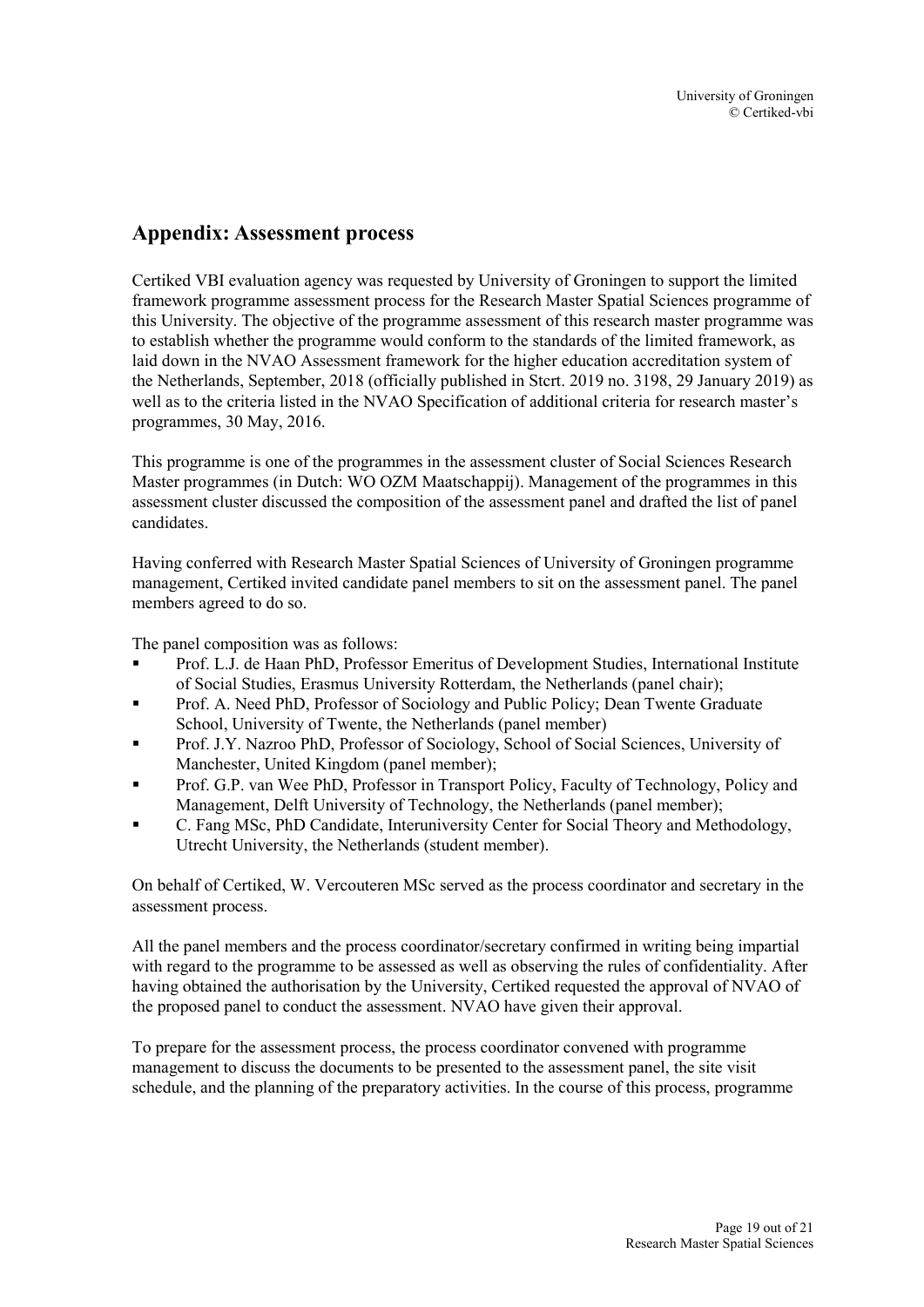management and the process coordinator regularly had contact to fine-tune the process. The activities prior to the site visit were performed as planned. Programme management approved of the site visit schedule.

Well in advance of the site visit date, programme management sent the list of theses of programme graduates of the five most recent years. Acting on behalf of the assessment panel, the process coordinator selected fifteen theses from this list. In the selection, theses with lower, average and higher grades were evenly represented. All specialisations of the programme were covered in this selection.

The panel members were forwarded in time the documents, prepared by programme management. These documents consisted of the self-evaluation report, the appendices to the self-evaluation report and additional information. The student chapter was part of the self-evaluation report. The appendices to the self-assessment report included the overview and structure of the programme curriculum and the specialisations, overview of relations of intended learning outcomes to Dublin descriptors, overview of relations of curriculum to intended learning outcomes, Teaching and Examination Regulations, admission procedures, study methods and assessments in courses, evaluations forms of Individual Research Training, Research Internship, and Master Thesis, overview of core staff with research qualifications, educational qualifications and key publications, quantitative data of the programme, list of Master Theses, comparison with other programmes, reflection on previous accreditation and main programme changes, impact of Covid pandemic on education, and Faculty vision on education. The additional information consisted of, among other documents, course dossiers, course examinations, and Programme Committee and Board of Examiners minutes and annual reports.

To assist panel members in assessing the programme, they were sent the Trained Eye Research Masters Limited Framework document of Certiked evaluation agency, this document being the elaboration of the NVAO Assessment framework and the NVAO Specification for research master programmes.

Prior to the site visit date, the assessment panel chair and the process coordinator met to discuss the assessment process procedures. In this meeting, the panel chair was informed about the profile of panel chairs of NVAO. The panel chair agreed to work in line with the profile of panel chairs.

Seeing the continuing spread of Covid infections in the Netherlands and the measures taken by Dutch government to counter the spread of infections, programme management proposed the site visit to be organised online. All panel members agreed to the online visit.

Prior to the date of the online visit, panel members sent in their preliminary findings, based upon their studying the programme documents, and sent in questions to be put to the programme representatives on the day of the visit. The panel secretary summarised this information, and compiled a list of questions to serve as the starting point for the discussions with the programme representatives during the visit.